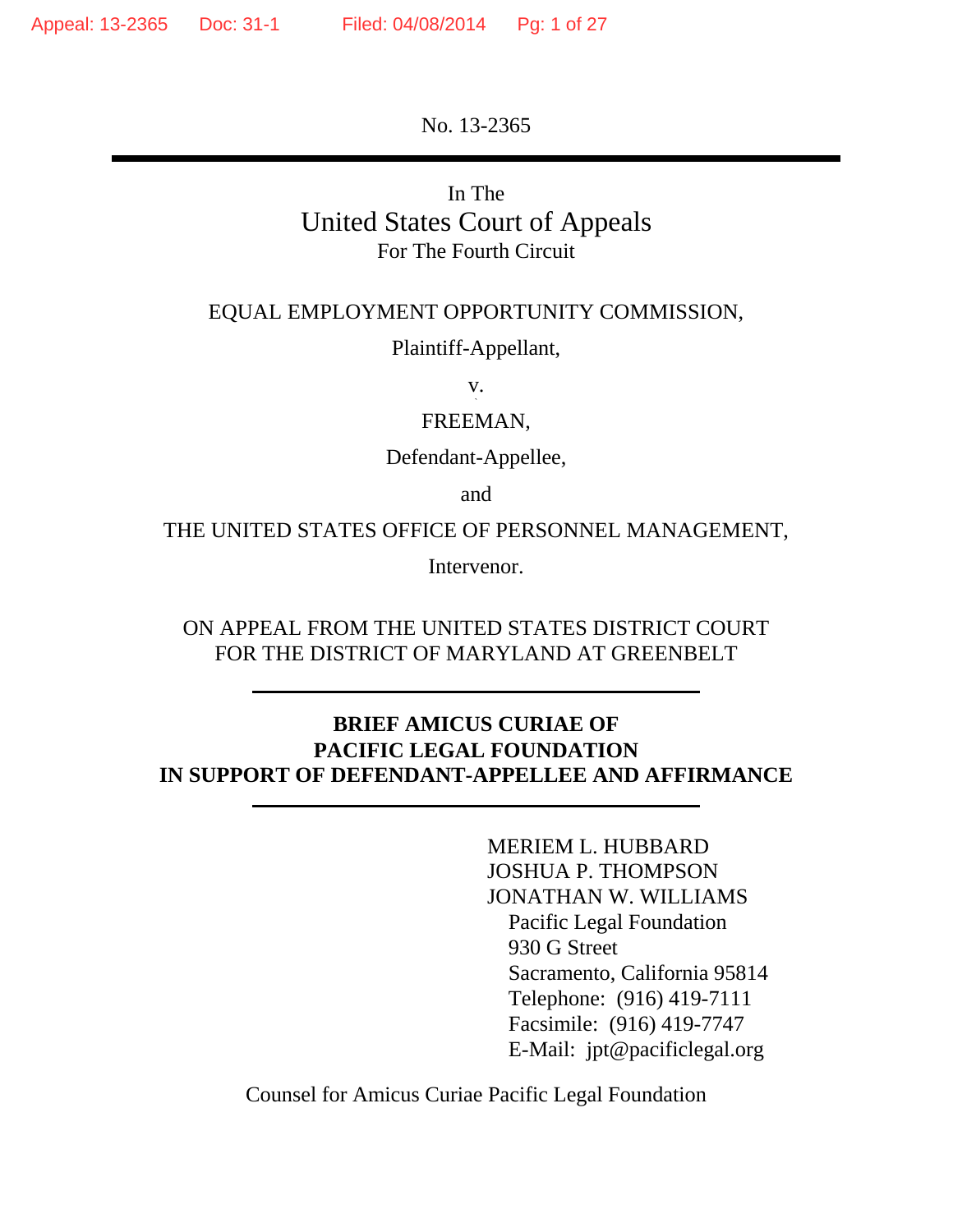## UNITED STATES COURT OF APPEALS FOR THE FOURTH CIRCUIT **DISCLOSURE OF CORPORATE AFFILIATIONS AND OTHER INTERESTS**

Disclosures must be filed on behalf of all parties to a civil, agency, bankruptcy or mandamus case, except that a disclosure statement is not required from the United States, from an indigent party, or from a state or local government in a pro se case. In mandamus cases arising from a civil or bankruptcy action, all parties to the action in the district court are considered parties to the mandamus case.

Corporate defendants in a criminal or post-conviction case and corporate amici curiae are required to file disclosure statements.

If counsel is not a registered ECF filer and does not intend to file documents other than the required disclosure statement, counsel may file the disclosure statement in paper rather than electronic form. Counsel has a continuing duty to update this information.

No. 13-2365 Caption: *EEOC v. Freeman & US Office of Pers. Mgmt.*

Pursuant to FRAP 26.1 and Local Rule 26.1, Pacific Legal Foundation who is amicus, makes the following disclosure:

- 1. Is party/amicus a publicly held corporation or other publicly held entity?  $\Box$  YES  $MNO$
- 2. Does party/amicus have any parent corporations?  $\square$  YES  $\blacktriangledown$ NO

If yes, identify all parent corporations, including grandparent and great-grandparent corporations:

\_\_\_\_\_\_\_\_\_\_\_\_\_\_\_\_\_\_\_\_\_\_\_\_\_\_\_\_\_\_\_\_\_\_\_\_\_\_\_\_\_\_\_\_\_\_\_\_\_\_\_\_\_\_\_\_\_\_\_\_\_\_\_\_\_\_\_\_\_\_\_\_\_\_\_

- 3. Is 10% or more of the stock of a party/amicus owned by a publicly held corporation or other publicly held entity?  $\Box$  YES  $\Box$  NO If yes, identify all such owners: \_\_\_\_\_\_\_\_\_\_\_\_\_\_\_\_\_\_\_\_\_\_\_\_\_\_\_\_\_\_\_\_\_\_\_\_\_\_\_\_\_\_\_\_\_\_\_\_\_\_
- 4. Is there any other publicly held corporation or other publicly held entity that has a direct financial interest in the outcome of the litigation (Local Rule 26.1(b))?  $\Box$  YES  $\Box$  NO

If yes, identify entity and nature of interest:

5. Is party a trade association? (amici curiae do not complete this question)  $\Box$  YES  $\Box$  NO

If yes, identify any publicly held member whose stock or equity value could be affected substantially by the outcome of the proceeding or whose claims the trade association is pursuing in a representative capacity, or state that there is no such member:

6. Does this case arise out of a bankruptcy proceeding?  $\Box$  YES  $\Box$  NO If yes, identify any trustee and the members of any creditors' committee:

s/Joshua P. Thompson DATED: April 8, 2014 JOSHUA P. THOMPSON

Counsel for Amicus Curiae Pacific Legal Foundation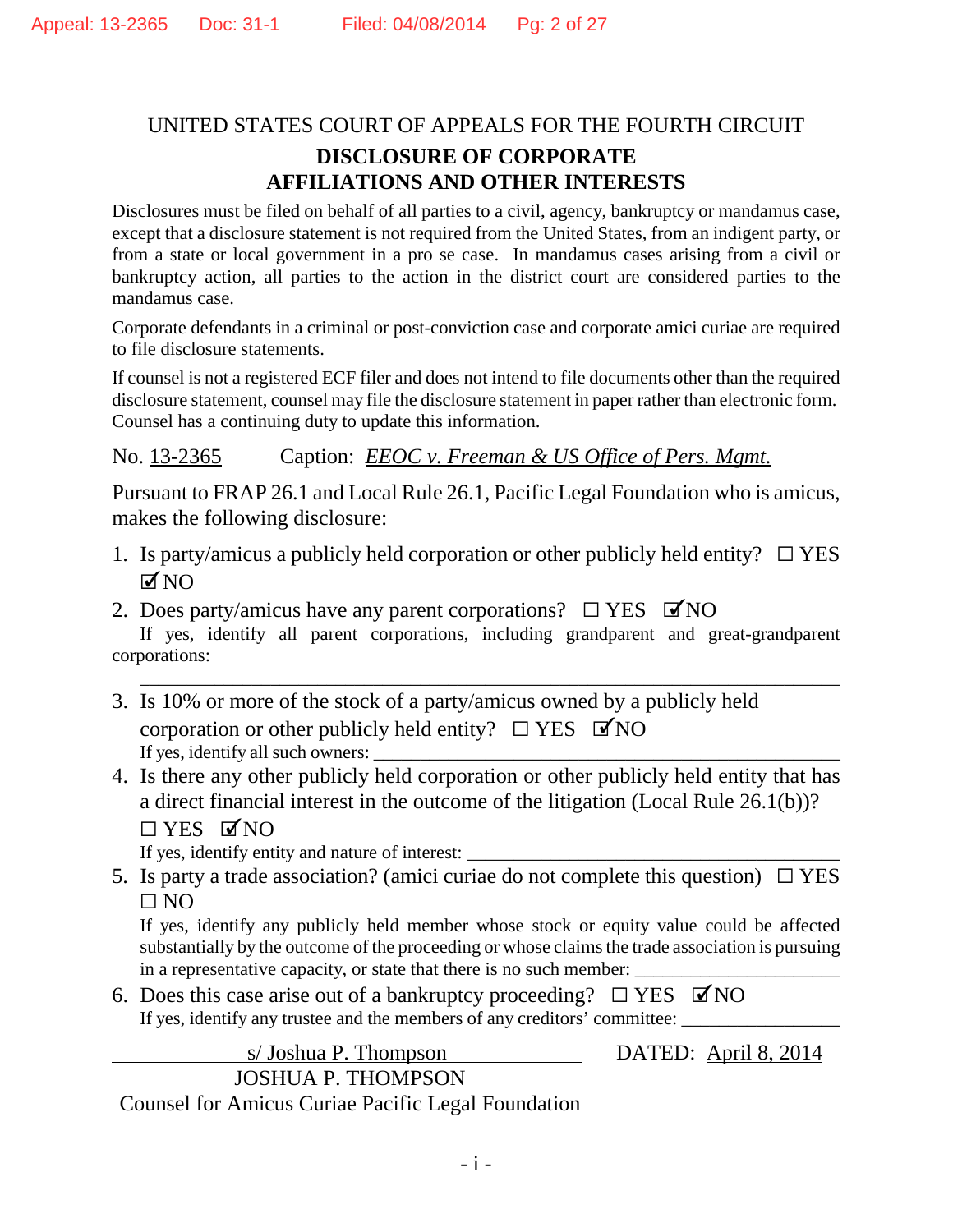## **TABLE OF CONTENTS**

# **Page**

| <b>DISCLOSURE OF CORPORATE</b>                                                                                                                           |
|----------------------------------------------------------------------------------------------------------------------------------------------------------|
|                                                                                                                                                          |
| IDENTITY AND INTEREST OF AMICUS CURIAE  1                                                                                                                |
|                                                                                                                                                          |
| I. FREEMAN'S USE OF CRIMINAL<br><b>BACKGROUND CHECKS IS JOB RELATED</b><br>AND CONSISTENT WITH BUSINESS NECESSITY  6                                     |
| PROHIBITING EMPLOYERS<br>$\Pi$ .<br>FROM SCREENING APPLICANTS'<br><b>CRIMINAL BACKGROUNDS CONTRAVENES</b><br>TITLE VII AND HURTS MINORITY EMPLOYMENT  10 |
| III. THE EEOC'S DISPARATE IMPACT<br><b>SUIT AGAINST FREEMAN RAISES</b><br>SERIOUS EQUAL PROTECTION CONCERNS  14                                          |
|                                                                                                                                                          |
| CERTIFICATE OF COMPLIANCE WITH RULE 28.1(e) or 32(a)  18                                                                                                 |
|                                                                                                                                                          |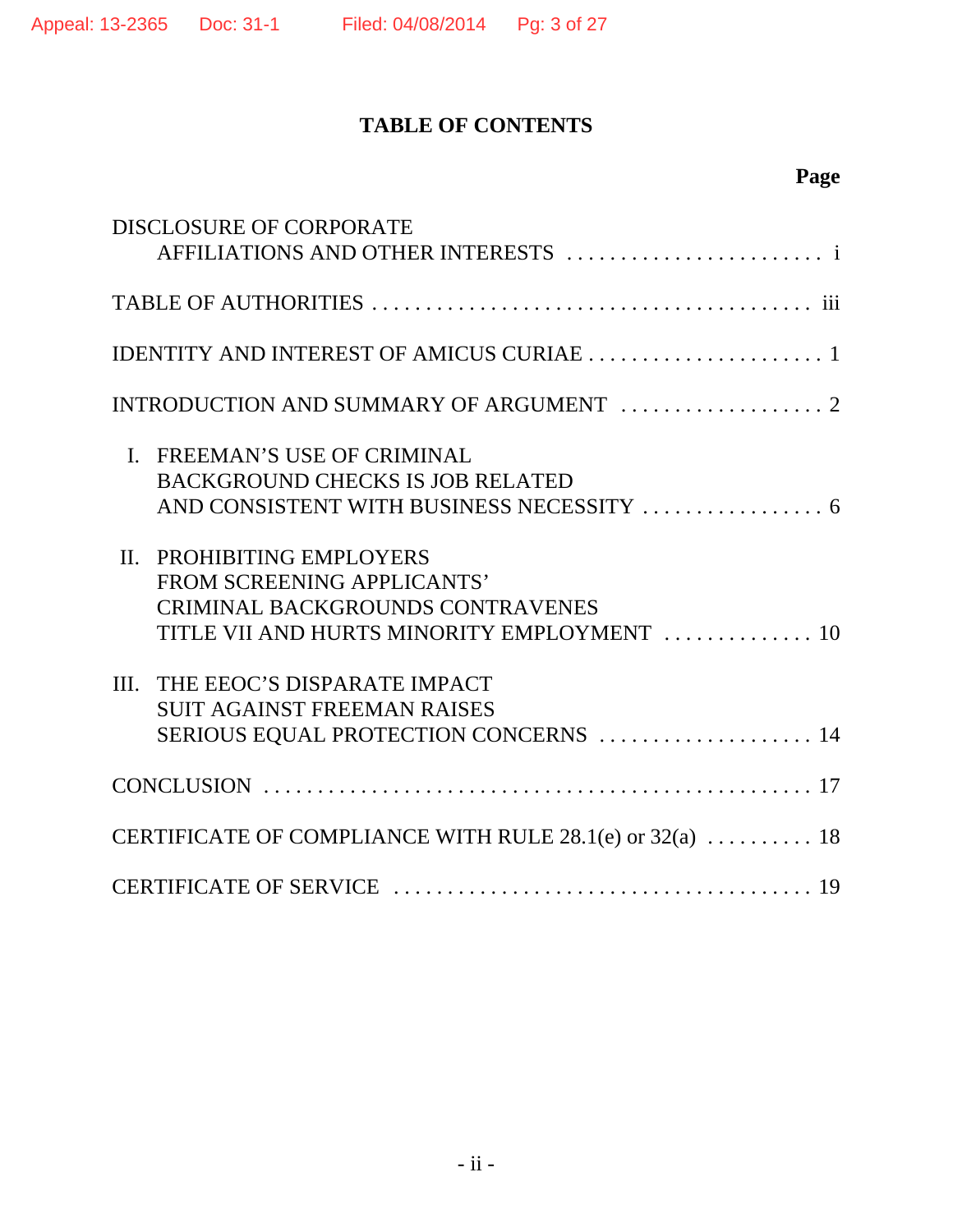## **TABLE OF AUTHORITIES**

# **Page**

## **Cases**

| Blair v. Defender Servs., Inc., 386 F.3d 623 (4th Cir. 2004) 8-9     |
|----------------------------------------------------------------------|
| City of Cuyahoga Falls, Ohio v. Buckeye Cmty. Hope Found.,           |
| City of Los Angeles, Dep't of Water & Power v. Manhart,              |
|                                                                      |
|                                                                      |
| EEOC v. Carolina Freight Carriers Corp.,                             |
| EEOC v. Freeman, 961 F. Supp. 2d 783 (D. Md. 2013)  2-3, 6-7, 10, 13 |
| Eisenberg ex rel. Eisenberg v. Montgomery Cnty. Pub. Schs.,          |
|                                                                      |
|                                                                      |
|                                                                      |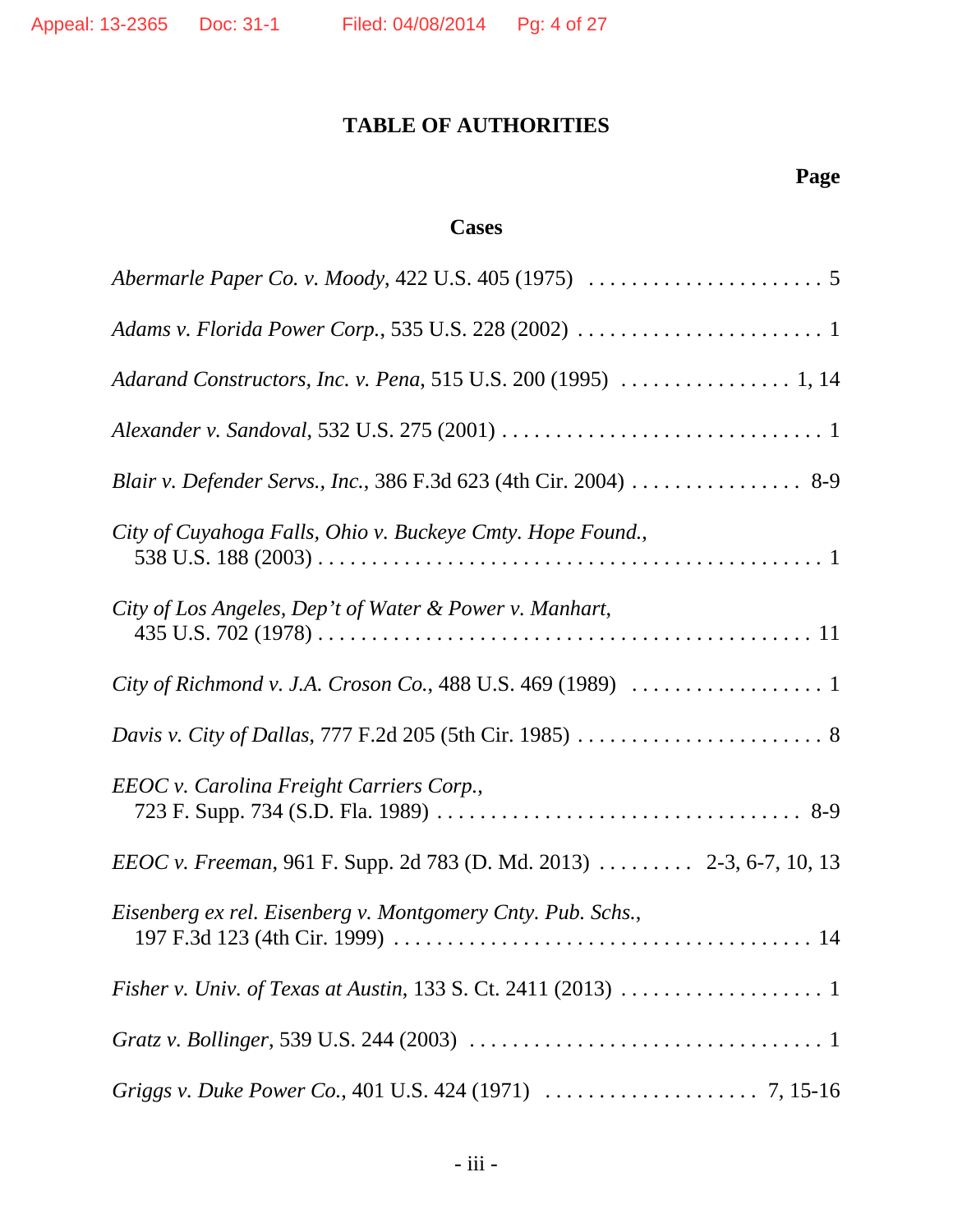# **Page**

| Lewis v. Tobacco Workers' Int'l Union, 577 F.2d 1135 (4th Cir. 1978)  14 |
|--------------------------------------------------------------------------|
|                                                                          |
|                                                                          |
|                                                                          |
| Parents Involved in Cmty. Schs. v. Seattle Sch. Dist. No. 1,             |
|                                                                          |
|                                                                          |
|                                                                          |
| Richardson v. Hotel Corp. of Am., 332 F. Supp. 519 (E.D. La. 1971)  8    |
|                                                                          |
| Wards Cove Packing Co., Inc. v. Atonio, 490 U.S. 642 (1989)  5-6         |
| Watson v. Fort Worth Bank & Trust, 487 U.S. 977 (1988)  14               |
|                                                                          |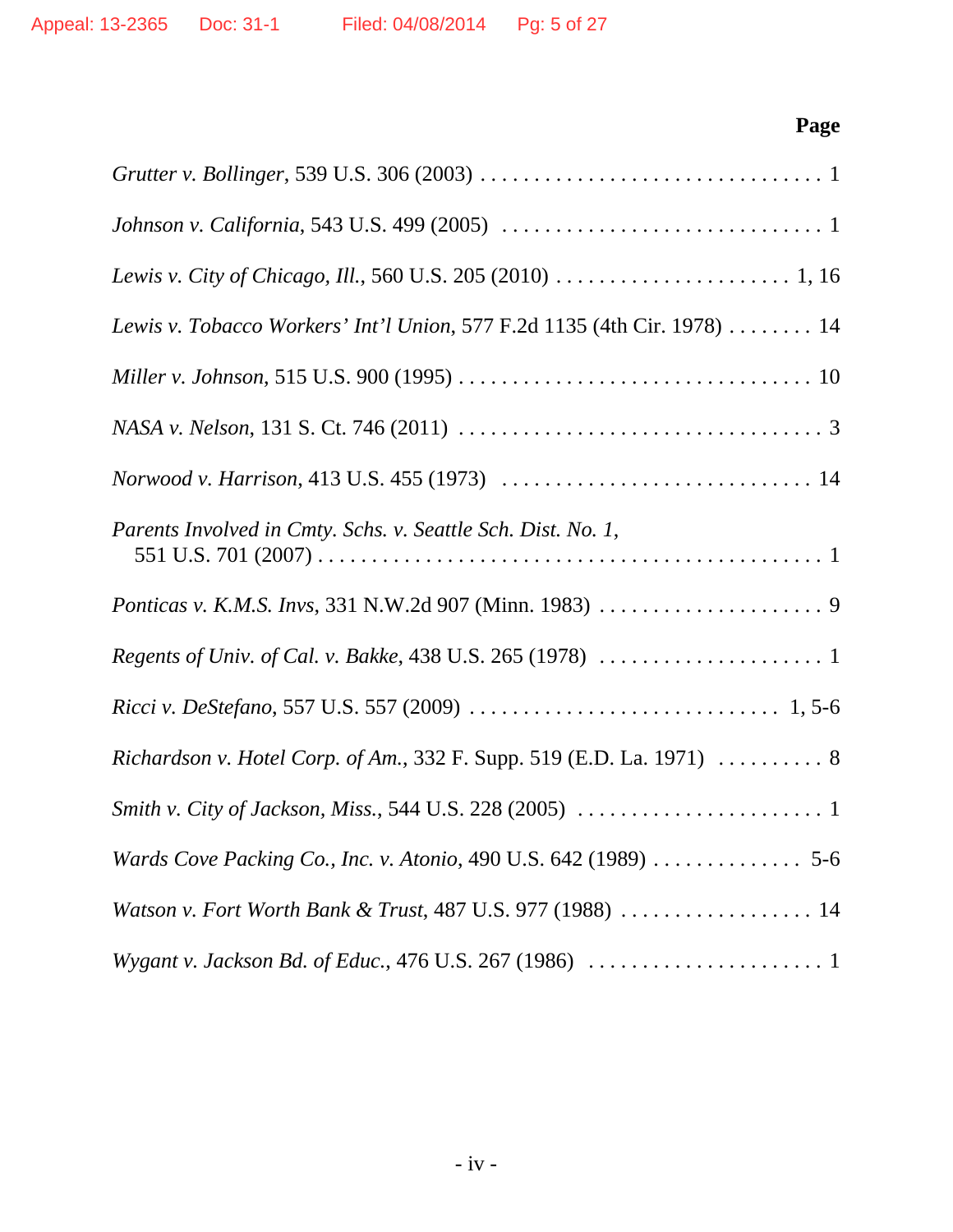# **Page**

## **United States Statutes**

#### **Miscellaneous**

| Archer, Deborah N. & Williams, Kele S., Making America "The Land of<br>Second Chances": Restoring Socioeconomic Rights for Ex-Offenders,<br>30 N.Y.U. Rev. L. & Soc. Change 527 (2006) $\ldots \ldots \ldots \ldots \ldots \ldots \ldots$ |
|-------------------------------------------------------------------------------------------------------------------------------------------------------------------------------------------------------------------------------------------|
| Boone, Terry S., Violence in the Workplace and the New Right to Carry Gun<br>Law—What Employers Need to Know, 37 S. Tex. L. Rev. 873 (1996)  9                                                                                            |
| Business Necessity Under Title VII of the Civil Rights Act of 1964:                                                                                                                                                                       |
| Carvin, Michael, Disparate Impact Claims Under the New Title VII,                                                                                                                                                                         |
| Gold, Michael Evan, Griggs' Folly: An Essay on the Theory,<br>Problems, and Origins of the Adverse Impact Definition of<br>Employment Discrimination and a Recommendation for Reform,                                                     |
| Greene, D. Wendy, Title VII: What's Hair (and Other Race-Based<br><i>Characteristics</i> ) Got to Do with It?, 79 U. Colo. L. Rev. 1355 (2008) $\dots \dots 11$                                                                           |
| Holzer, Harry J., et al., Can Employers Play a<br>More Positive Role in Prisoner Reentry? (2002),<br><i>available at http://www.urban.org/uploadedpdf/410803_positiverole.pdf</i>                                                         |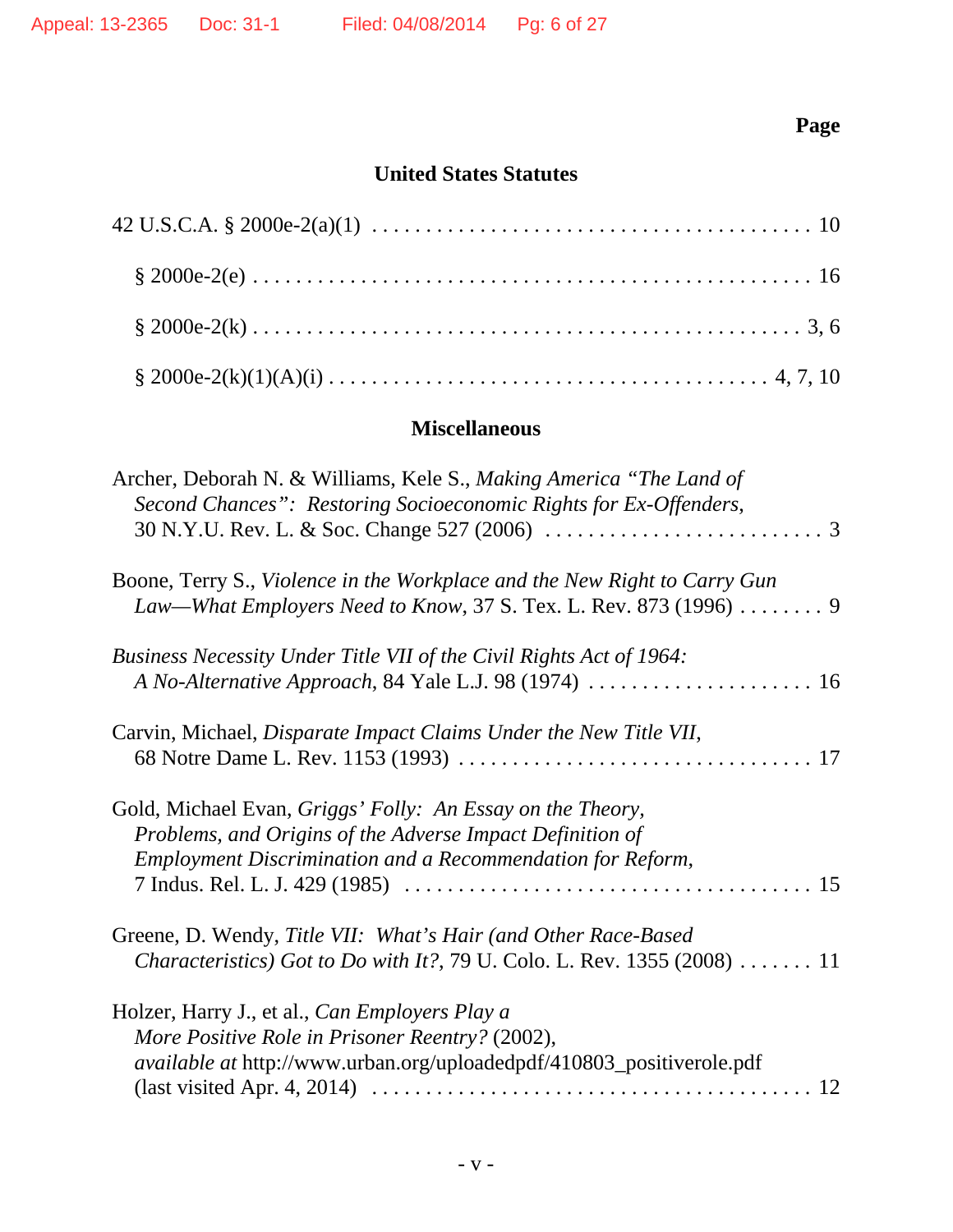|--|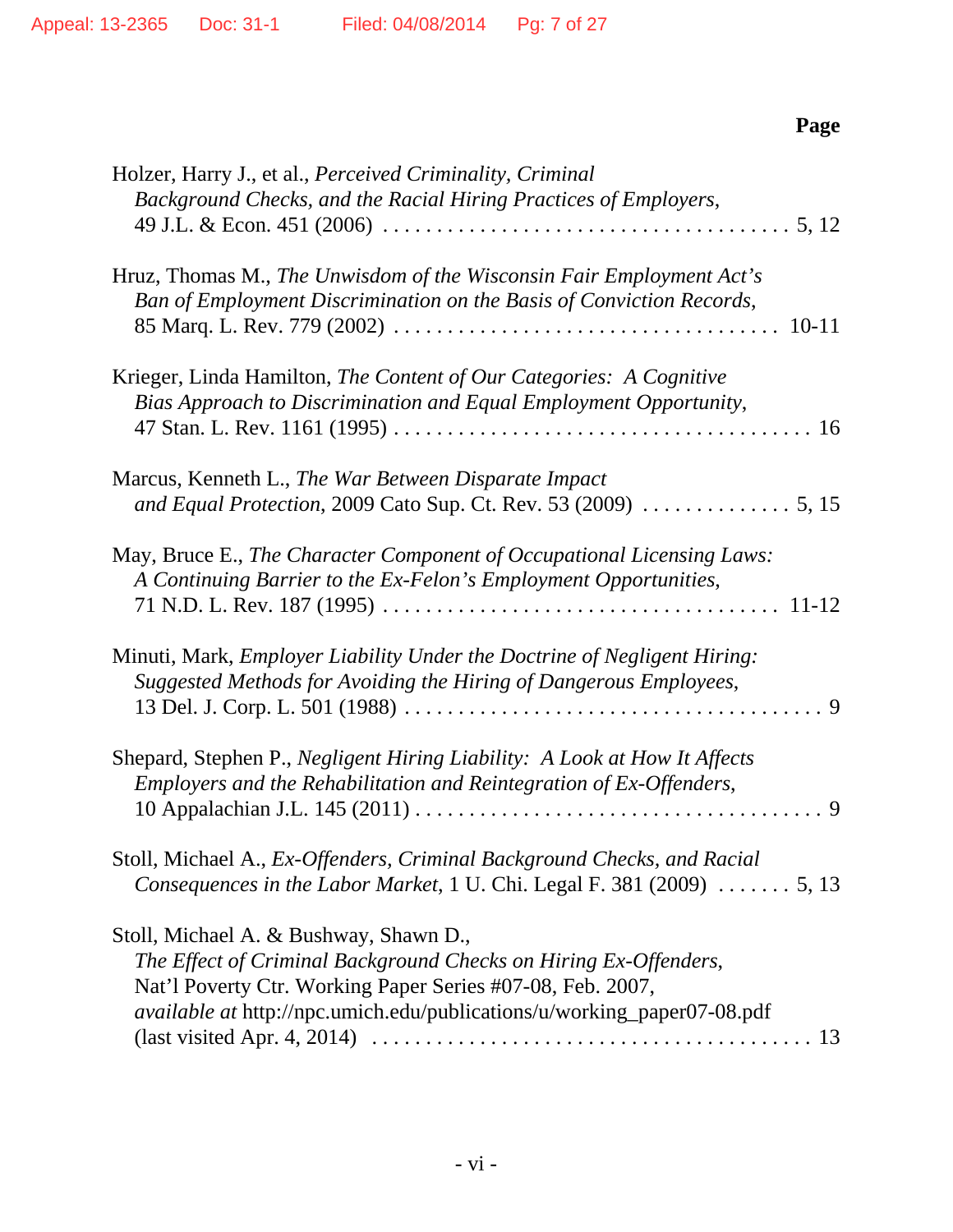| Page                                                                                                                                                                                                                                                                                                                                                                                         |
|----------------------------------------------------------------------------------------------------------------------------------------------------------------------------------------------------------------------------------------------------------------------------------------------------------------------------------------------------------------------------------------------|
| Strahilevitz, Lior Jacob, Privacy Versus Antidiscrimination,                                                                                                                                                                                                                                                                                                                                 |
| Thurm, Scott, <i>Employment Checks Fuel Race Complaints</i> ,<br>Wall St. J., June 12, 2013, at A1, <i>available at</i> http://online.wsj.com/<br>news/articles/SB10001424127887323495604578539283518855020<br>$\text{(last visited Apr. 4, 2014)} \dots \dots \dots \dots \dots \dots \dots \dots \dots \dots \dots \dots \dots \dots \dots \dots \dots$                                    |
| U.S. Commission on Civil Rights, Assessing the Impact<br>of Criminal Background Checks and the Equal Employment<br>Opportunity Commission's Conviction Records Policy (2013),<br><i>available at http://www.eusccr.com/EEOC_final_2013.pdf</i><br>$\text{(last visited Apr. 4, 2014)} \dots \dots \dots \dots \dots \dots \dots \dots \dots \dots \dots \dots \dots \dots \dots \dots \dots$ |
| U.S. Dep't of Labor, Occupational Safety & Health Admin.,<br>Safety and Health Topics: Workplace Violence,<br><i>available at https://www.osha.gov/SLTC/workplaceviolence/</i>                                                                                                                                                                                                               |
| U.S. EEOC, Notice 915.002, Enforcement Guidance on the<br>Consideration of Arrest and Conviction Records in Employment<br>Decisions Under Title VII of the Civil Rights Act of 1964 (2012),<br><i>available at http://www.eeoc.gov/laws/guidance/arrest_conviction.cfm</i>                                                                                                                   |
| Williams, Kristen A., <i>Employing Ex-Offenders: Shifting the Evaluation</i><br>of Workplace Risks and Opportunities from Employers to Corrections,                                                                                                                                                                                                                                          |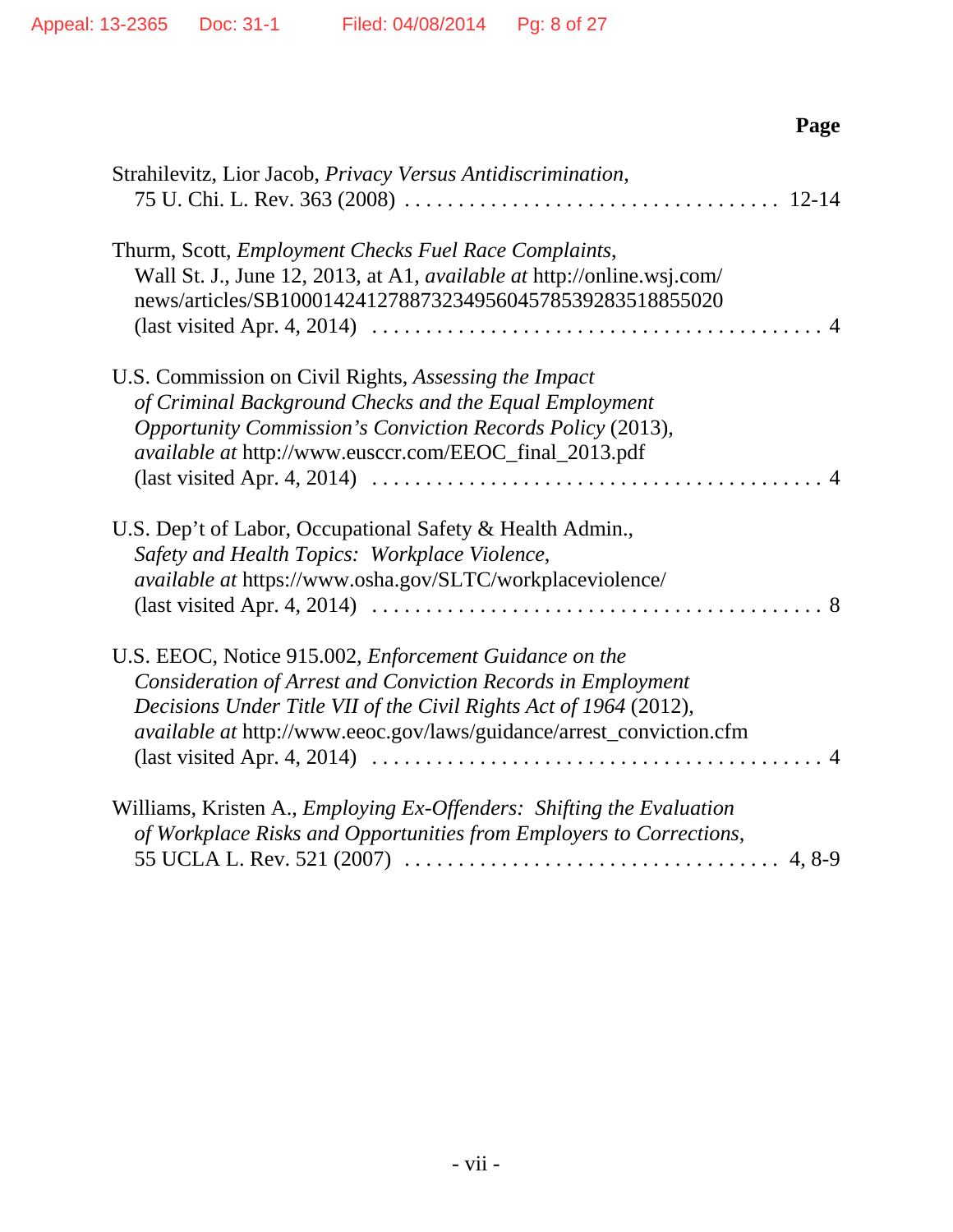#### **IDENTITY AND INTEREST OF AMICUS CURIAE**

Pacific Legal Foundation (PLF) was founded in 1973 and is widely recognized as the largest and most experienced nonprofit legal foundation of its kind. PLF has extensive litigation experience in the area of racial discrimination, racial preferences, and civil rights. PLF has participated as amicus curiae in nearly every major racial discrimination case heard by the United States Supreme Court in the past four decades, including *Fisher v. Univ. of Texas at Austin*, 133 S. Ct. 2411 (2013); *Ricci v. DeStefano*, 557 U.S. 557 (2009); *Parents Involved in Cmty. Schs. v. Seattle Sch. Dist. No. 1*, 551 U.S. 701 (2007); *Johnson v. California*, 543 U.S. 499 (2005); *Gratz v. Bollinger*, 539 U.S. 244 (2003); *Grutter v. Bollinger*, 539 U.S. 306 (2003); *Adarand Constructors, Inc. v. Pena*, 515 U.S. 200 (1995); *City of Richmond v. J.A. Croson Co.*, 488 U.S. 469 (1989); *Wygant v. Jackson Bd. of Educ.*, 476 U.S. 267 (1986); and *Regents of Univ. of Cal. v. Bakke*, 438 U.S. 265 (1978). PLF has also participated as amicus curiae in many disparate impact cases such as *Lewis v. City of Chicago, Ill.*, 560 U.S. 205 (2010); *Smith v. City of Jackson, Miss.*, 544 U.S. 228 (2005); *City of Cuyahoga Falls, Ohio v. Buckeye Cmty. Hope Found.*, 538 U.S. 188 (2003); *Adams v. Florida Power Corp.*, 535 U.S. 228 (2002); and *Alexander v. Sandoval*, 532 U.S. 275 (2001).

PLF submits this brief because it believes its public policy perspective and litigation experience in the area of equal protection and Title VII will provide an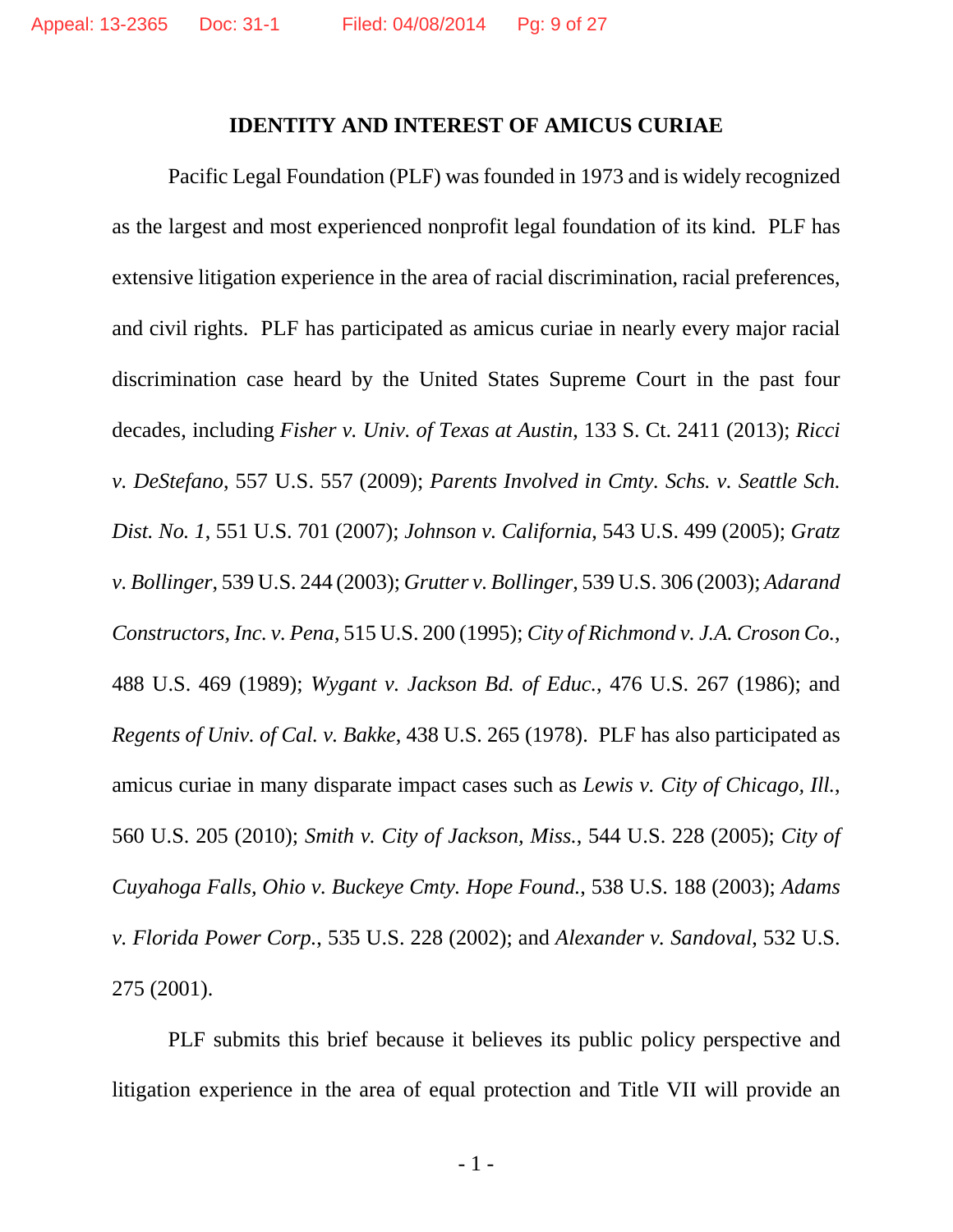additional viewpoint with respect to the issues presented, which will be helpful to this  $Count<sup>1</sup>$ 

#### **INTRODUCTION AND SUMMARY OF ARGUMENT**

Like most businesses that employ thousands of people, Freeman has experienced workplace violence, employee theft and embezzlement, and worksite drug use. *EEOC v. Freeman*, 961 F. Supp. 2d 783, 787 (D. Md. 2013). In order to minimize the harms from these actions—and to shield itself from negligent hiring liability—Freeman began conducting criminal background checks on potential employees in 2001. *Id.* Under its policy, Freeman screened an applicants' criminal history for indications that the applicant would not be a reliable, trustworthy, or an effective employee. *See id.* at 787-88. Past convictions did not preclude an applicant from being hired; Freeman independently evaluated criminal history to determine whether the behavior made the individual suitable for employment. *Id.* at 787-88. Freeman's policy was entirely race-neutral.

Freeman's decision to conduct criminal background checks on its employeeapplicants is consistent with our nation's civil rights laws. All 50 states impose restrictions that prohibit convicts from pursuing different varieties of government

<sup>&</sup>lt;sup>1</sup> All parties, through their attorneys, have consented to the filing of this brief. Counsel for the parties in this case did not author this brief in whole or in part. No person or entity, other than *amicus curiae* Pacific Legal Foundation, its members, and its counsel made a monetary contribution to the preparation and submission of this brief.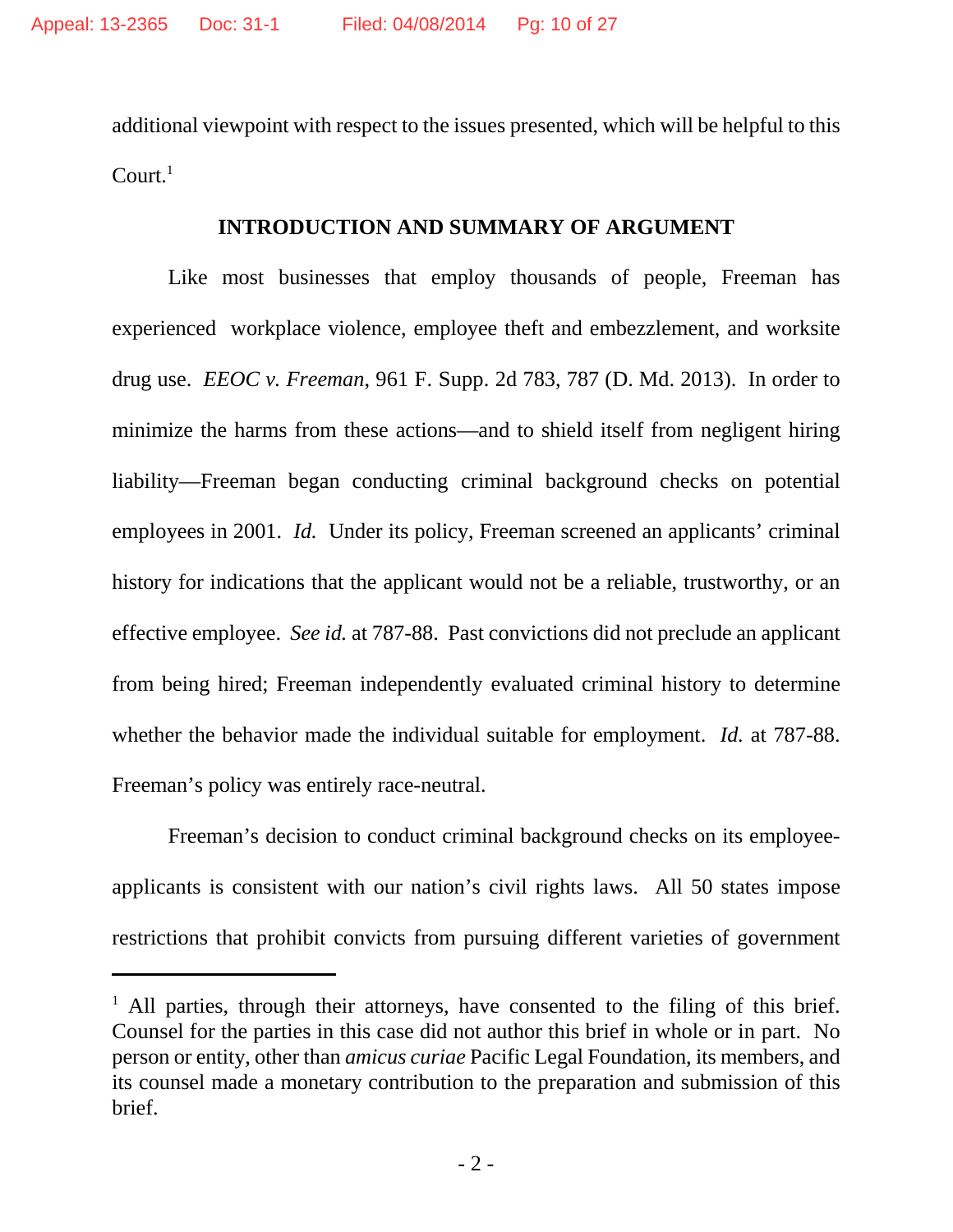employment. *See* Deborah N. Archer & Kele S. Williams, *Making America "The Land of Second Chances": Restoring Socioeconomic Rights for Ex-Offenders*, 30 N.Y.U. Rev. L. & Soc. Change 527, 536 (2006). The federal government has conducted checks "since the Republic's earliest days," *NASA v. Nelson*, 131 S. Ct. 746, 749 (2011). Even the EEOC conducts criminal background checks as a condition of employment for all its employees. *Freeman*, 961 F. Supp. 2d at 786.

Nevertheless, EEOC brought this lawsuit against Freeman alleging that the business' decision to conduct criminal background checks on its employees results in a racially disparate impact in violation of Title VII of the Civil Rights Act of 1964 (Title VII), 42 U.S.C. § 2000e-2(k). *Freeman*, 961 F. Supp. 2d at 789. The district court granted summary judgment for Freeman, because EEOC failed to meet its threshold burden that Freeman's policy resulted in a statistically significant racial disparity. *Freeman*, 961 F. Supp. 2d at 803 ("Something more, far more, than what is relied upon by the EEOC in this case must be utilized to justify a disparate impact claim based upon criminal history.").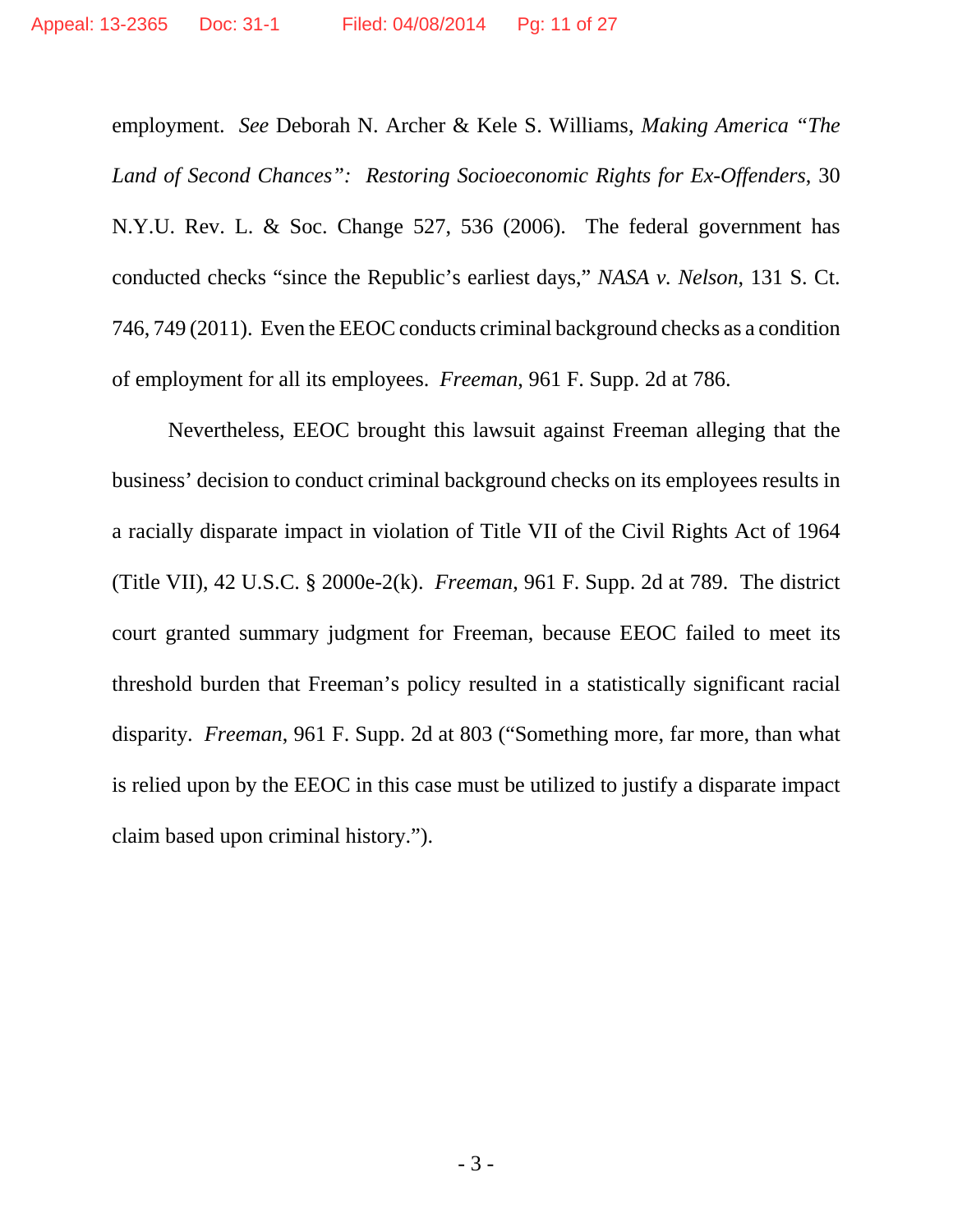EEOC's lawsuit against Freeman is part of a new effort<sup>2</sup> to limit the ability of businesses to conduct criminal background checks on job-applicants. *See* Scott Thurm, *Employment Checks Fuel Race Complaints*, Wall St. J., June 12, 2013, at A1.3 Yet, as evidenced by federal and state laws, as well as the EEOC's own policy, criminal background checks are a legal and commonplace means for employers to ensure a trustworthy and reliable workforce. Fortunately for employers like Freeman, Title VII allows businesses to rebut disparate impact claims by showing that criminal background checks are "job related for the position in question and consistent with business necessity." 42 U.S.C. § 2000e-2 $(k)(1)(A)(i)$ . Prior to the EEOC's latest campaign, it was settled law that criminal background checks were consistent with Title VII. *See* Kristen A. Williams, *Employing Ex-Offenders: Shifting the Evaluation of Workplace Risks and Opportunities from Employers to Corrections*, 55 UCLA L. Rev. 521, 541 (2007).

 $2$  After initiating the lawsuit against Freeman and other businesses, EEOC issued guidelines on businesses' ability to conduct criminal background checks. U.S. EEOC, Notice 915.002, *Enforcement Guidance on the Consideration of Arrest and Conviction Records in Employment Decisions Under Title VII of the Civil Rights Act of 1964* (2012), *available at* http://www.eeoc.gov/laws/guidance/arrest\_conviction .cfm (last visited Apr. 4, 2014). This policy has already come under fire from the U.S. Commission on Civil Rights. *See Assessing the Impact of Criminal Background Checks and the Equal Employment Opportunity Commission's Conviction Records Policy* (2013), *available at* http://www.eusccr.com/EEOC\_final\_2013.pdf (last visited Apr. 4, 2014).

<sup>3</sup>*Available at* http://online.wsj.com/news/articles/SB10001424127887323495604578 539283518855020 (last visited Apr. 4, 2014).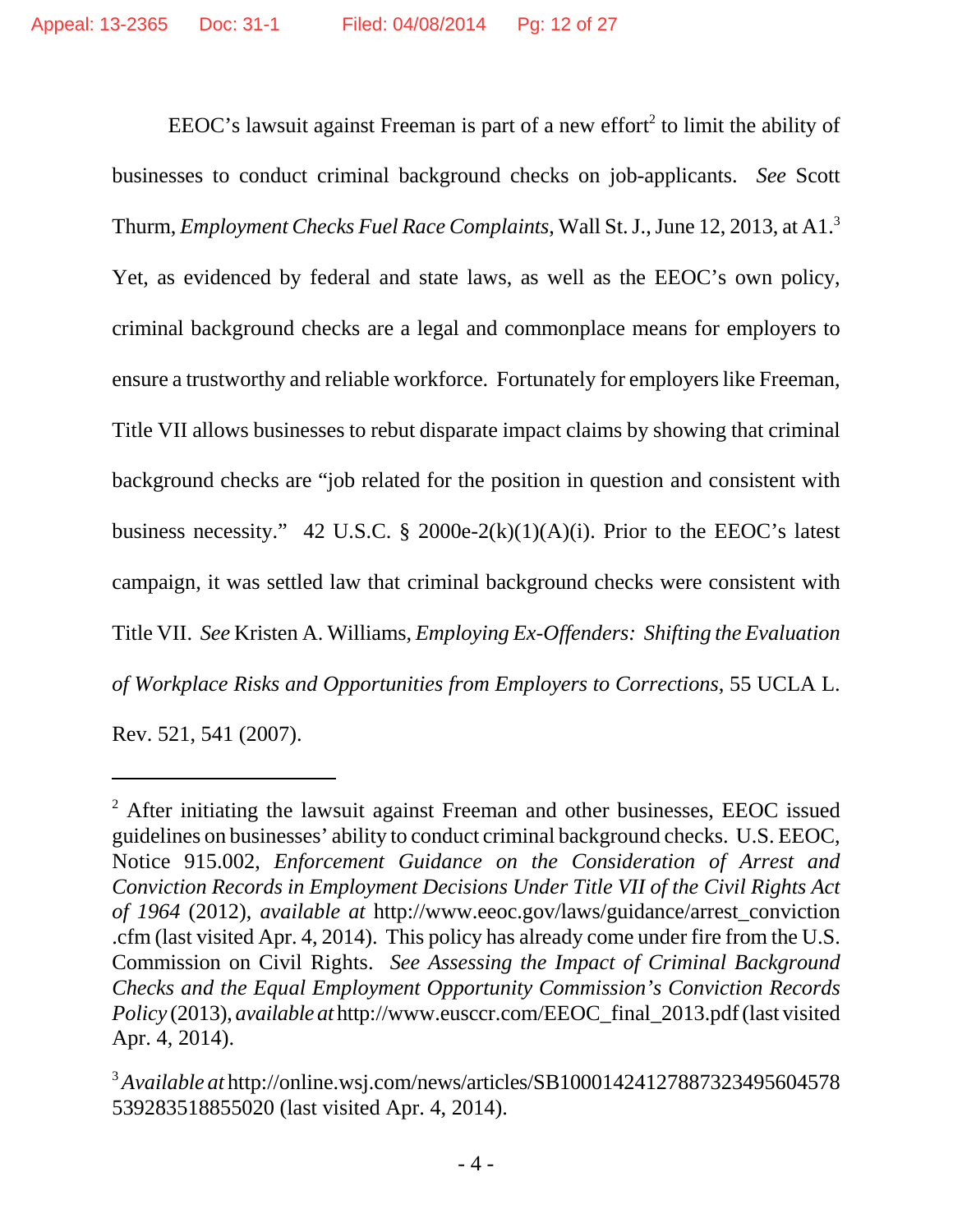There is little evidence that prohibiting criminal background checks even increases minority hires. Policies like the EEOC's that prohibit criminal background checks make it more likely that employers will hire a white applicant over a minority. Multiple studies have confirmed that criminal background checks allow employers to overcome their lingering racial prejudices and hire more minority applicants. *See* Harry J. Holzer et al., *Perceived Criminality, Criminal Background Checks, and the Racial Hiring Practices of Employers*, 49 J.L. & Econ. 451, 471 (2006); Michael A. Stoll, *Ex-Offenders, Criminal Background Checks, and Racial Consequences in the Labor Market*, 1 U. Chi. Legal F. 381, 403 (2009).

Beyond Title VII, EEOC's actions in this case also present serious constitutional equal protection concerns. As courts and commentators have noted, disparate impact enforcement can put employers between the rock of disparate impact liability and the hard place of disparate treatment liability. *See*, *e.g.*, *Ricci*, 557 U.S. at 594-95 (Scalia, J., concurring); *Wards Cove Packing Co., Inc. v. Atonio*, 490 U.S. 642, 652 (1989); *Abermarle Paper Co. v. Moody*, 422 U.S. 405, 448 (1975); Kenneth L. Marcus, *The War Between Disparate Impact and Equal Protection*, 2009 Cato Sup. Ct. Rev. 53, 63. By subjecting employers to liability for hiring disparities—even those that arise from race-neutral criteria—disparate impact theory encourages employers to engage in race-conscious measures, including prophylactic racial balancing, or discarding race-neutral standards after they are found to result in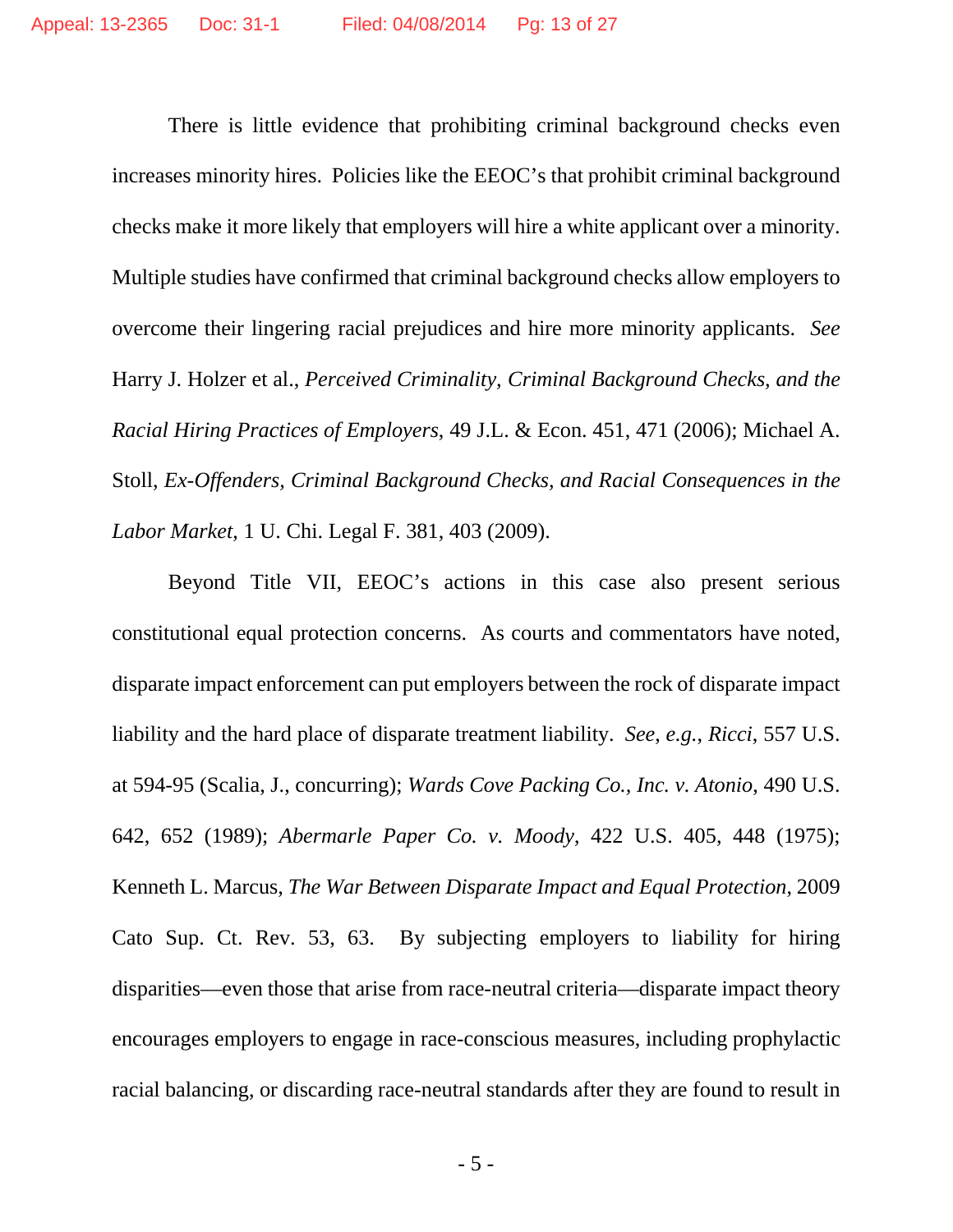employment disparities. *See Ricci*, 557 U.S. at 594-95 (Scalia, J., concurring). By suing Freeman for its commonsense decision to undertake criminal background checks before hiring employees, EEOC only increases the likelihood that employers will abandon objective, job-related criteria in favor of unconstitutional racial balance.

For these reasons, the decision of the district court granting summary judgment in favor of Freeman should be affirmed.

**I**

#### **FREEMAN'S USE OF CRIMINAL BACKGROUND CHECKS IS JOB RELATED AND CONSISTENT WITH BUSINESS NECESSITY**

In order to prove a prima facie case of unlawful disparate impact under Title VII, 42 U.S.C. § 2000e-2 $(k)$ , a plaintiff is required to show that a business practice resulted in a statistically significant disparity between the members of a protected class and the relevant labor pool. *Wards Cove*, 490 U.S. at 650. In this case, EEOC alleges that Freeman's use of criminal background checks resulted in a disparate impact against black applicants. However, the court below held that EEOC failed to prove its prima facie case. *See Freeman*, 961 F. Supp. 2d at 803 ("[T]here are simply no facts here to support a theory of disparate impact resulting from any identified, specific practice of the Defendant."). Because of EEOC's failure to prove a statistically significant disparity, the court below was correct to enter summary judgment in favor of Freeman. *Id.*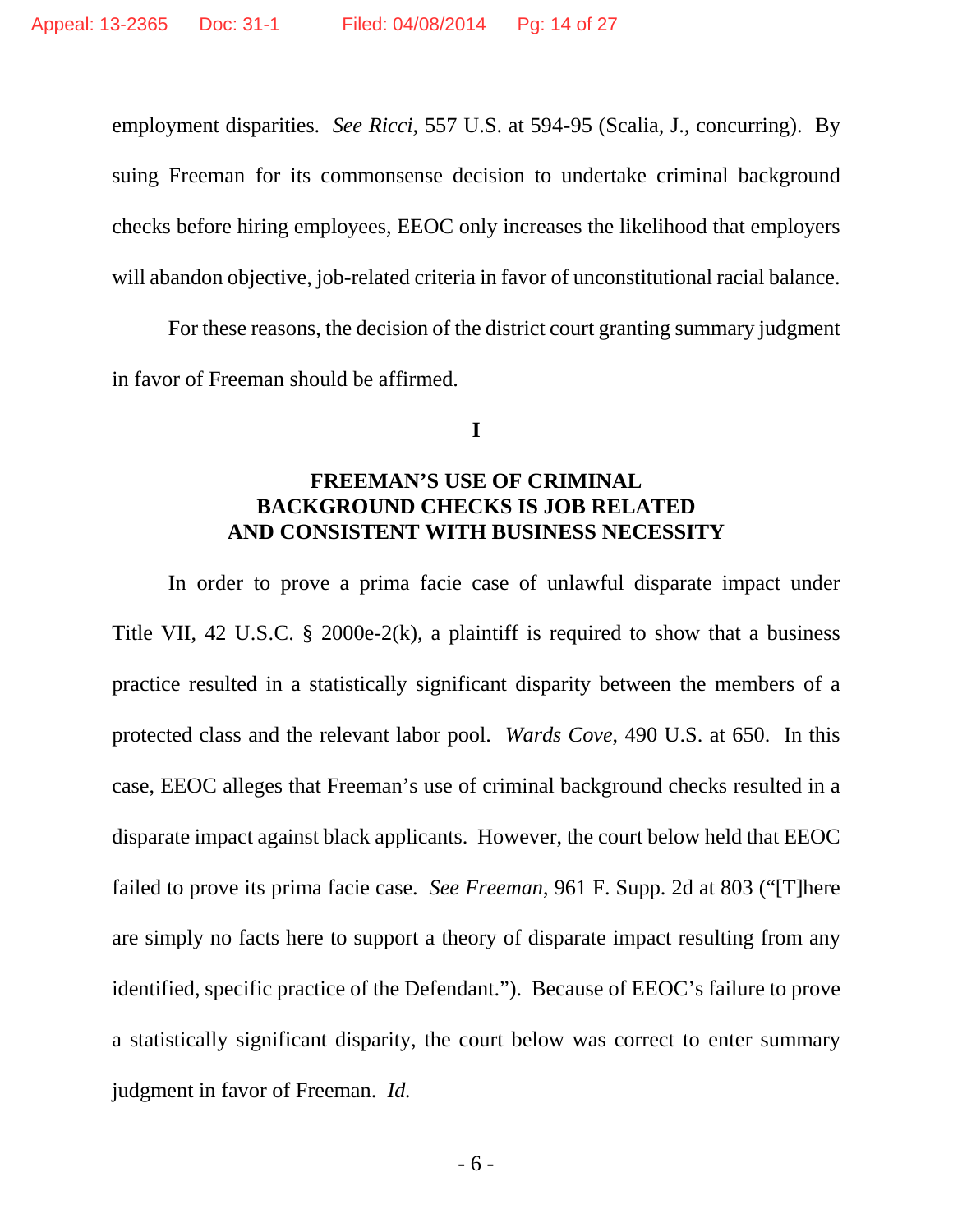But even if EEOC were able to establish that there was a statistically significant disparity as a result of Freeman conducting criminal background checks, Freeman should be entitled to summary judgment because conducting criminal background checks on potential employees is "job related" and "consistent with business necessity." *See* 42 U.S.C. § 2000e-2(k)(1)(A)(i). Under Title VII, once a plaintiff has proven its prima facie case, the employer has the opportunity to rebut the allegations by showing that the challenged business practice has a "manifest relationship to the employment in question." *Griggs v. Duke Power Co.*, 401 U.S. 424, 432 (1971). Freeman's decision to conduct criminal background checks on prospective employees—which the district court described as "common sense," *Freeman*, 961 F. Supp. 2d at 803—easily satisfies this requirement.

Freeman's business and history requires it to conduct criminal background checks on job applicants. As the lower court recognized, in the past Freeman "experienced problems with embezzlement, theft, drug use, and workplace violence by its employees." *Freeman*, 961 F. Supp. 2d at 787. As a business with over 25,000 workers nationwide, Freeman reasonably concluded that background checks would help it better evaluate "the trustworthiness, reliability, and effectiveness of prospective employees." *Id.* The background checks provided Freeman with important information that mitigates against employee-related loss, reduces workplace violence, and avoids negligent hiring lawsuits. *Id.*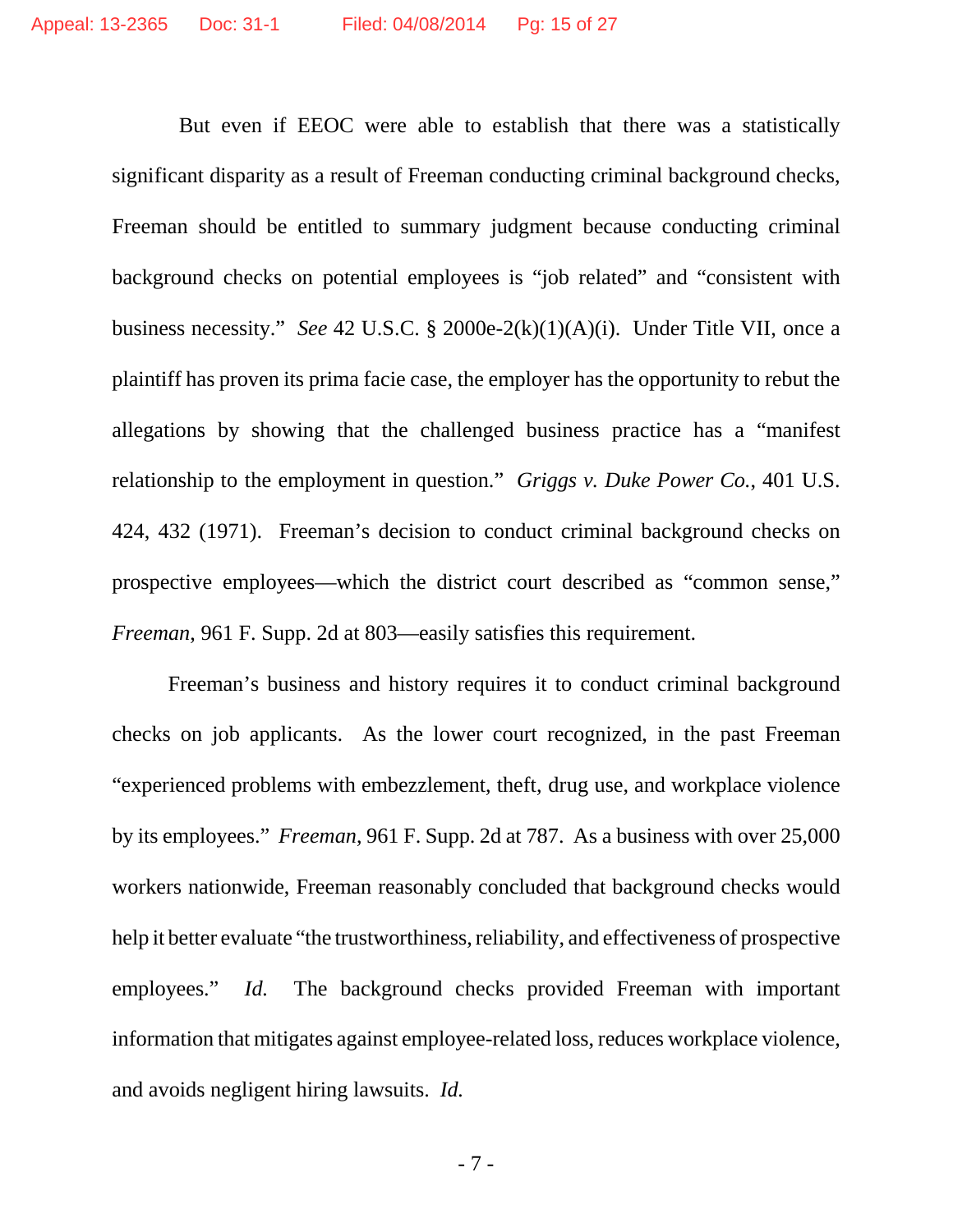For decades, courts across the country have resoundingly rejected claims that criminal background checks on prospective employees run afoul of Title VII. *See*, *e.g.*, *Richardson v. Hotel Corp. of Am.*, 332 F. Supp. 519, 521 (E.D. La. 1971); *EEOC v. Carolina Freight Carriers Corp.*, 723 F. Supp. 734, 753 (S.D. Fla. 1989); *Davis v. City of Dallas*, 777 F.2d 205, 225 (5th Cir. 1985); *see also* Williams, *supra*, at 541 (explaining that courts have been "fairly lenient" in finding that employers who screen applicants for criminal histories do not run afoul of Title VII). "It is reasonable to require that persons employed in positions where they have access to valuable property of others have a record reasonably free from convictions." *Richardson*, 332 F. Supp. at 521.

In addition, criminal background checks increase employee safety and provide employers with security against negligent hiring lawsuits. Each year nearly 2 million American workers are victims of workplace violence. *See* U.S. Dep't of Labor, Occupational Safety & Health Admin., *Safety and Health Topics: Workplace Violence*. 4 This Court has recognized that employers who fail to conduct background checks may be liable for negligent hiring. *See Blair v. Defender Servs., Inc.*, 386 F.3d 623, 629 (4th Cir. 2004). Ensuring that employees do not have violent propensities, or "propensities which could have been discovered by reasonable investigation"

<sup>4</sup> *Available at* https://www.osha.gov/SLTC/workplaceviolence/ (last visited Apr. 4, 2014).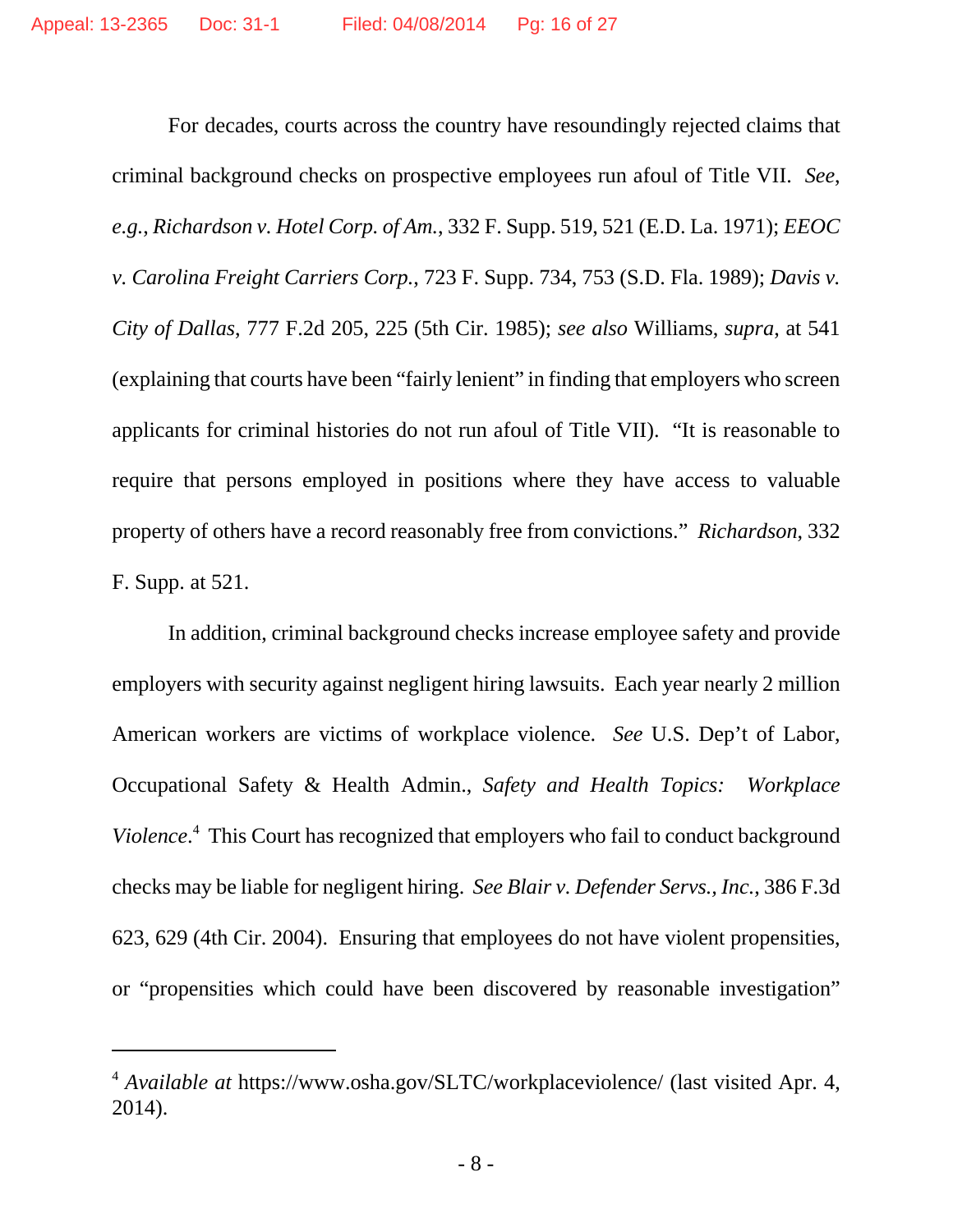shields against negligent hiring lawsuits. *See* Terry S. Boone, *Violence in the Workplace and the New Right to Carry Gun Law—What Employers Need to Know*, 37 S. Tex. L. Rev. 873, 879 (1996); *see also* Mark Minuti, *Employer Liability Under the Doctrine of Negligent Hiring: Suggested Methods for Avoiding the Hiring of Dangerous Employees*, 13 Del. J. Corp. L. 501, 506 (1988) (noting the many states that recognize negligent hiring liability).

In recent years, negligent hiring liability has expanded and placed tremendous pressure on employers to screen for negative traits. *See* Williams, *supra*, at 536; Minuti, *supra*, at 504 (explaining that employers may now even be held liable for off premise activities). Criminal background checks reduce the risk of liability because they have proven to be excellent predictors of employee behavior. *See Carolina Freight*, 723 F. Supp. at 753 (finding it "exceedingly reasonable" for employers to rely on criminal background checks to predict employee behavior); *see also* Stephen P. Shepard, *Negligent Hiring Liability: A Look at How It Affects Employers and the Rehabilitation and Reintegration of Ex-Offenders*, 10 Appalachian J.L. 145, 170-71 (2011) (criminal background checks have excellent predictive power). Indeed, often failure to conduct a criminal background check can result in liability, because they are an easy, successful, and cost-effective means of ascertaining a job applicant's likelihood to commit workplace crime. *See Blair*, 386 F.3d at 630; *Ponticas v. K.M.S. Investments*, 331 N.W.2d 907, 914-15 (Minn. 1983).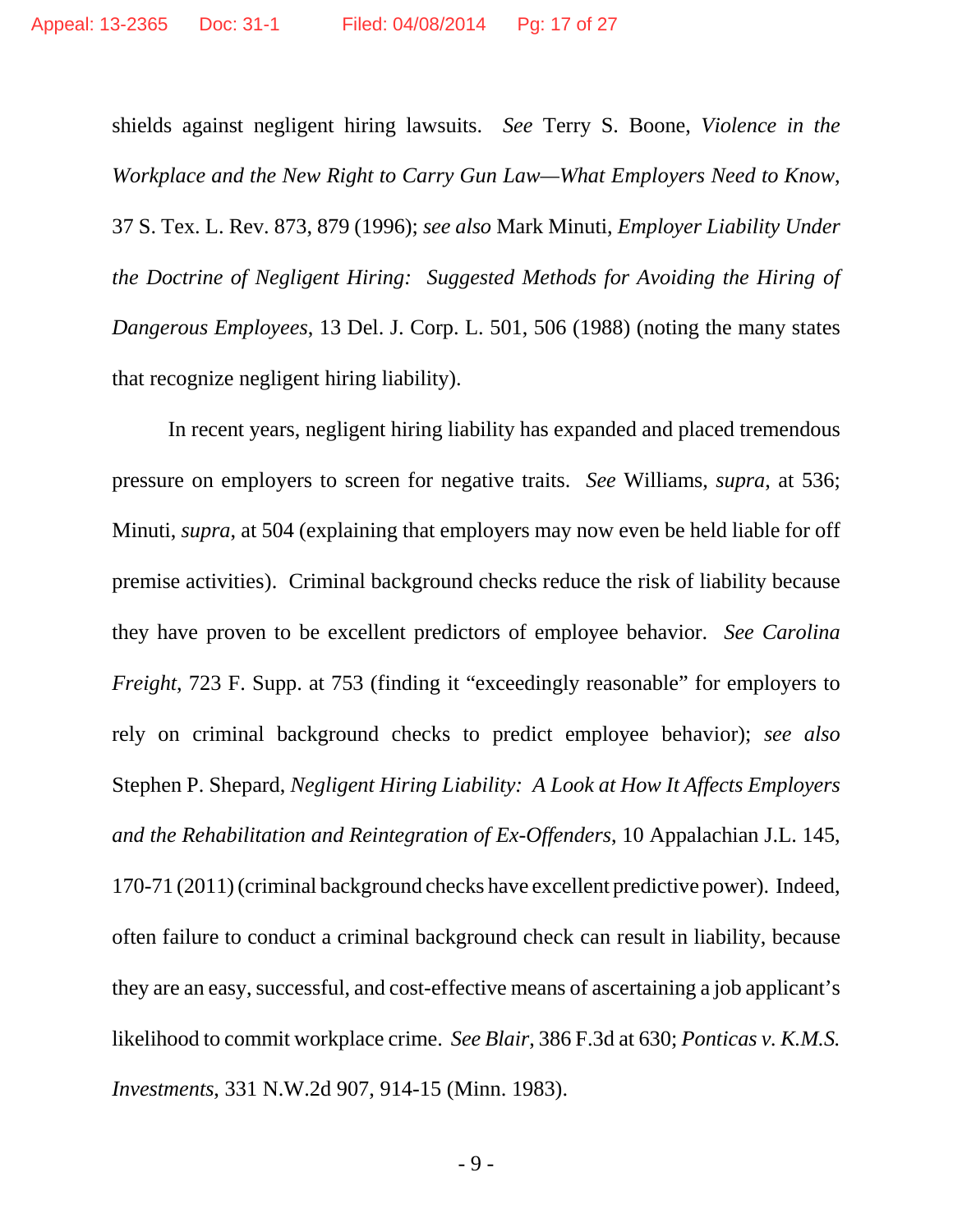For these reasons, punishing employers who examine an applicant's criminal history prior to hiring makes little sense. Such background checks are a "rational and legitimate component of a reasonable hiring process." *Freeman*, 961 F. Supp. 2d at 785. In other words, criminal background checks are "job related" and "consistent with business necessity."  $42$  U.S.C. § 2000e-2(k)(1)(A)(i).

**II**

## **PROHIBITING EMPLOYERS FROM SCREENING APPLICANTS' CRIMINAL BACKGROUNDS CONTRAVENES TITLE VII AND HURTS MINORITY EMPLOYMENT**

Title VII prohibits employers from treating employees and applicants for

employment differently on the basis of race. The language of the statute is explicit:

It shall be an unlawful employment practice for an employer—to fail or refuse to hire or to discharge any individual, or otherwise to discriminate against any individual with respect to his compensation, terms, conditions, or privileges of employment, because of such individual's race, color, religion, sex, or national origin.

42 U.S.C.A. § 2000e-2(a)(1). Racially motivated decisions are prohibited because they judge individuals on a basis irrelevant to their employment. A fundamental purpose of anti-discrimination law is to ensure that all persons will be treated as individuals, not "as simply components of a racial class." *Miller v. Johnson*, 515 U.S. 900, 911 (1995). Title VII was designed to remedy discrimination based on the traits individuals cannot control. *See* Thomas M. Hruz, *The Unwisdom of the Wisconsin*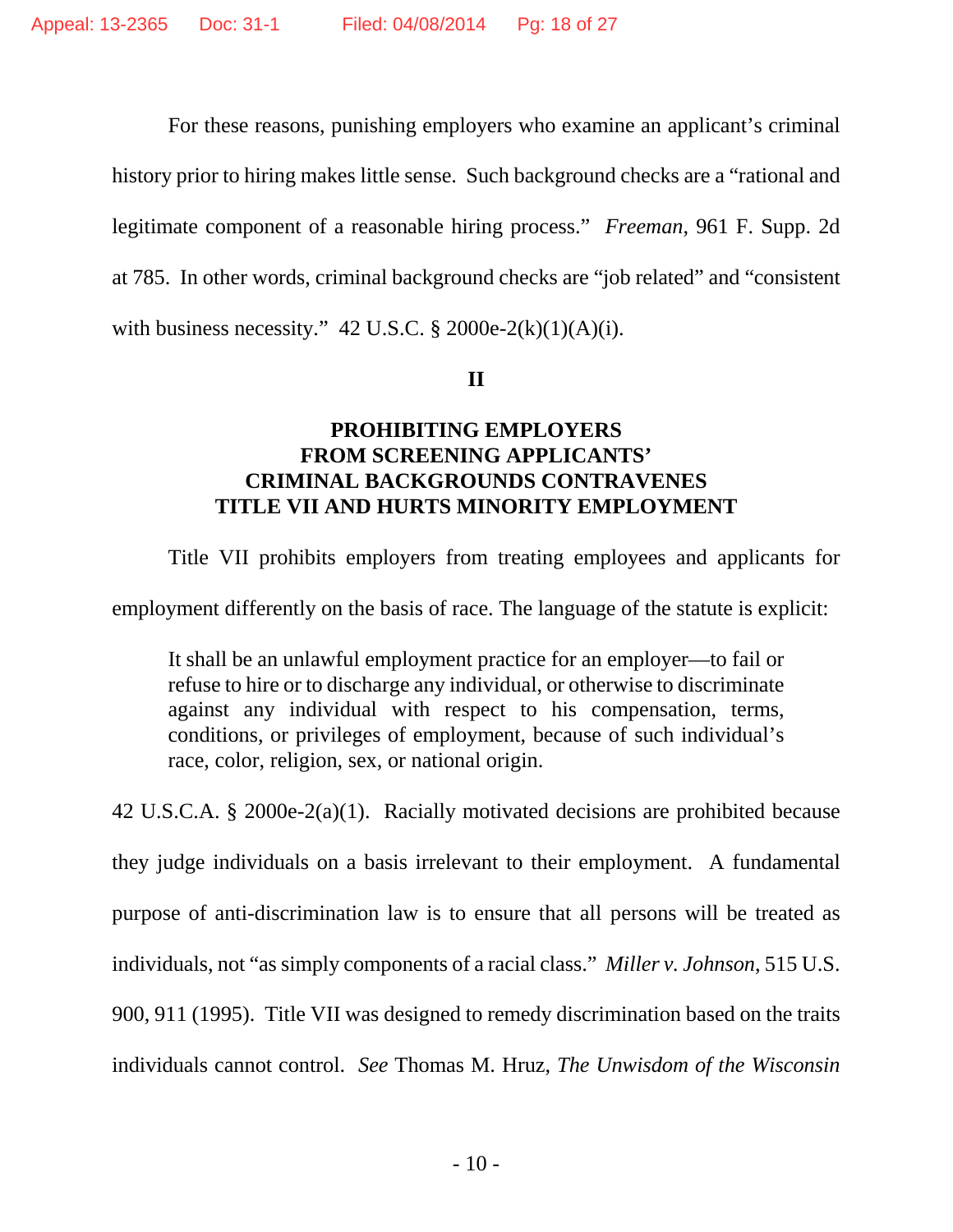*Fair Employment Act's Ban of Employment Discrimination on the Basis of Conviction Records*, 85 Marq. L. Rev. 779, 821 (2002).

EEOC's decision to sue Freeman for its use of criminal background checks is inconsistent with Title VII. The Supreme Court has recognized that distinctions between individuals based on past behavior do not raise the same concerns as distinctions based on immutable characteristics. *See City of Los Angeles, Dep't of Water & Power v. Manhart*, 435 U.S. 702, 709 (1978). Employers should be free to engage in "thoughtful scrutiny of individuals," without fear of running afoul of the nation's anti-discrimination laws. *Id.* Past criminal acts are precisely the type of behavior that the Supreme Court has found to be consistent with Title VII. *Id.*

The judiciary's reluctance to add past criminal behavior to Title VII's list of prohibited discrimination recognizes the court's proper role in adjudicating discrimination lawsuits. Congress has demonstrated that it will expand our discrimination laws when needed—for example, for age, disability, or pregnancy—and it is not for the courts (or agencies) to create new protected groups without legislative approval. *Manhart*, 435 U.S. at 709. Because Congress has not acted to prohibit behavioral characteristics, courts have consistently determined that Title VII protections only apply to immutable traits. *See* D. Wendy Greene, *Title VII: What's Hair (and Other Race-Based Characteristics) Got to Do with It?*, 79 U. Colo. L. Rev. 1355, 1361 (2008); Bruce E. May, *The Character Component of Occupational*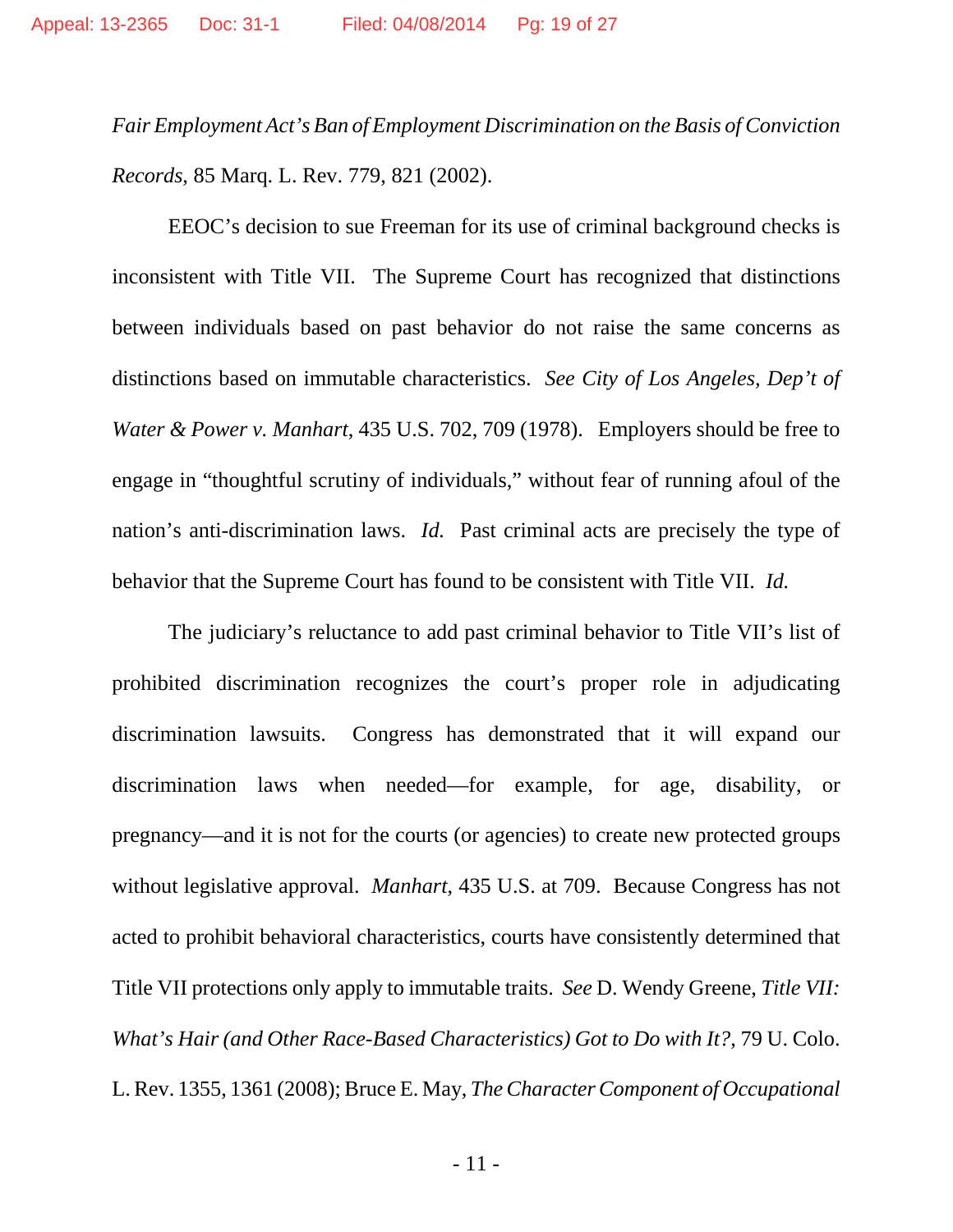*Licensing Laws: A Continuing Barrier to the Ex-Felon's Employment Opportunities*, 71 N.D. L. Rev. 187, 204 (1995).

Not only does the EEOC's attack on Freeman's use of criminal background checks contravene Title VII, but there is mounting evidence that such lawsuits *discourage* employers from hiring minority applicants. Businesses that are prohibited from conducting background checks tend to unintentionally rely on pernicious racial stereotypes to make up for the lack of information. Background checks, on the other hand, give employers access to concrete information about applicants, which reverses the effects of racial bias. *See* Harry J. Holzer et al., *Can Employers Play a More* Positive Role in Prisoner Reentry? 5 (2002);<sup>5</sup> Lior Jacob Strahilevitz, Privacy Versus *Antidiscrimination*, 75 U. Chi. L. Rev. 363, 366 (2008). In fact, background checks are so successful in defeating prejudice that they more than overcome any negative effect that results from higher African-American incarceration rates. Holzer, et al., *Perceived Criminality*, *supra*, at 471. Increased use of background checks results in less nonminority employment, since white applicants no longer benefit from unfair racial prejudices. Black applicants, on the other hand, tend to benefit greatly from employers having access to criminal records. *Id.*

<sup>5</sup>*Available at* http://www.urban.org/uploadedpdf/410803\_positiverole.pdf (last visited Apr. 4, 2014).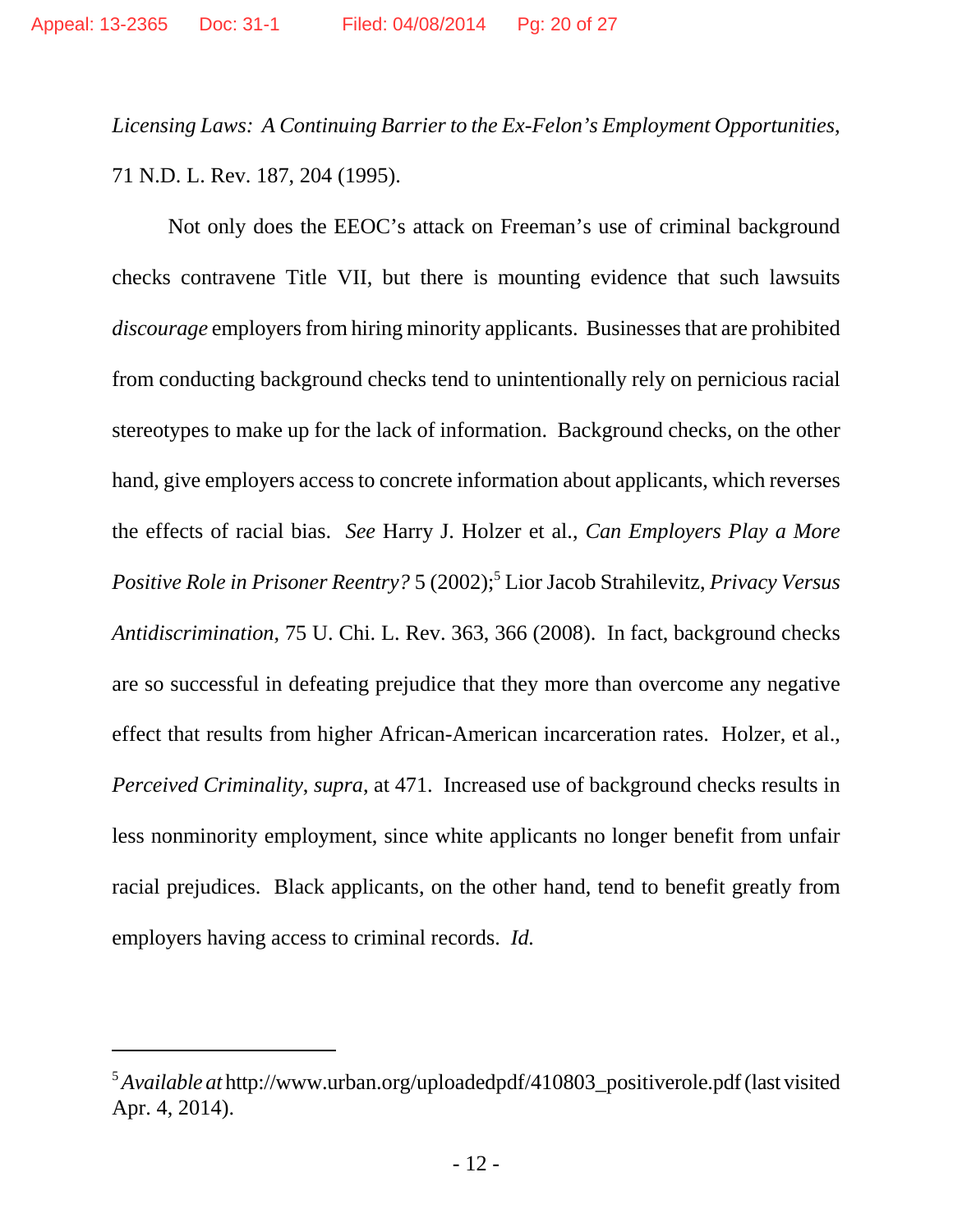Not only does prohibiting background checks have a negative effect on black employment, there is little evidence that it has an effect on employers hiring exconvicts. *See* Stoll, *supra*, at 383 (noting a negligible difference in ex-convicts hired where background checks are prohibited). Employers will only hire ex-convicts where they have access to information concerning the nature and history of the offense, and can thereby avoid negligent hiring liability. *See* Michael A. Stoll & Shawn D. Bushway, *The Effect of Criminal Background Checks on Hiring Ex-Offenders*, Nat'l Poverty Ctr. Working Paper Series #07-08, Feb. 2007, at 23-24.<sup>6</sup> This tendency is exemplified by Freeman in this case. Freeman did not deny employment to all employees with past criminal histories. To the contrary, Freeman evaluated the nature of the crime, the length of time since the act, as well as a host of other factors before determining whether an applicant was fit to be hired. *Freeman*, 961 F. Supp. 2d at 788. To Freeman, convictions more than seven years old were irrelevant, and convicts who were truthful about their past crimes were much more likely to be offered employment as opposed to those who attempted to conceal them. *Id.*

The best way to prevent discrimination is to provide employers with more, not less information. *See* Strahilevitz, *supra*, at 374-75. Background checks serve "as a

<sup>6</sup> *Available at* http://npc.umich.edu/publications/u/working\_paper07-08.pdf (last visited Apr. 4, 2014).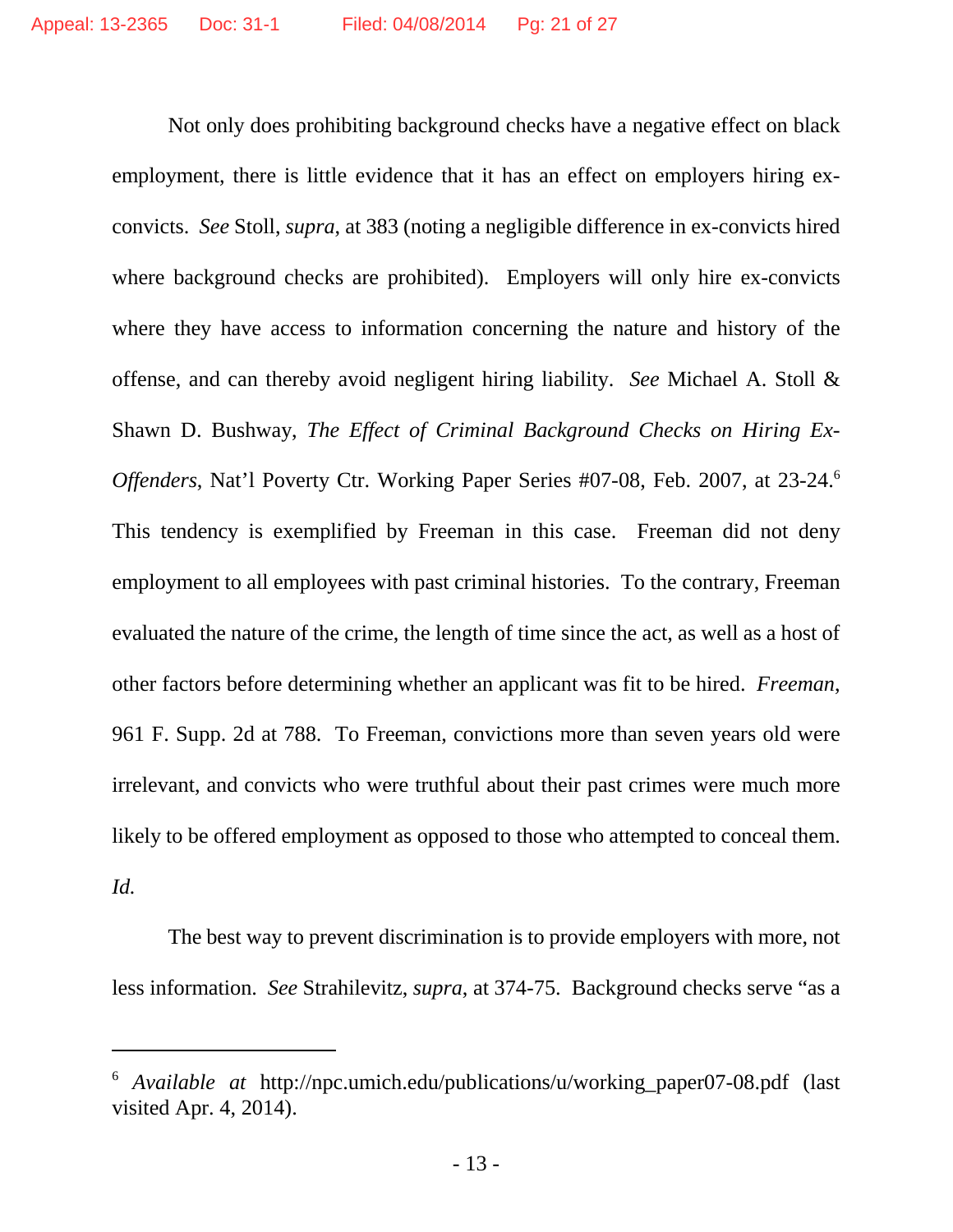useful, and perhaps even necessary, supplement to the anti-discrimination laws' attack on statistical discrimination." *Id.* at 380.

#### **III**

#### **THE EEOC'S DISPARATE IMPACT SUIT AGAINST FREEMAN RAISES SERIOUS EQUAL PROTECTION CONCERNS**

EEOC's decision to challenge Freeman's use of criminal background checks because of a perceived racial imbalance may violate the equal protection component of the Due Process Clause of the Fifth Amendment. *See Adarand*, 515 U.S. at 204. The manner in which the EEOC has enforced Title VII's disparate impact provisions has a coercive effect, because the business may adopt race-conscious measures to avoid liability from using criminal background checks. Yet, racial imbalance cannot justify racial preferences, let alone warrant racial quotas. *See*, *e.g.*, *Eisenberg ex rel. Eisenberg v. Montgomery Cnty. Pub. Schs.*, 197 F.3d 123, 132 (4th Cir. 1999); *Lewis v. Tobacco Workers' Int'l Union*, 577 F.2d 1135, 1142 (4th Cir. 1978). Because the government is prohibited from implementing quotas, it is also prohibited from enacting policies that force employers to do the same. *See Watson v. Fort Worth Bank & Trust*, 487 U.S. 977, 993 (1988); *Norwood v. Harrison*, 413 U.S. 455, 465 (1973).

While disparate impact theory was intended to combat employment practices that are the functional equivalent of intentional discrimination, in practice, the theory has the perverse effect of encouraging the very behavior our civil rights laws are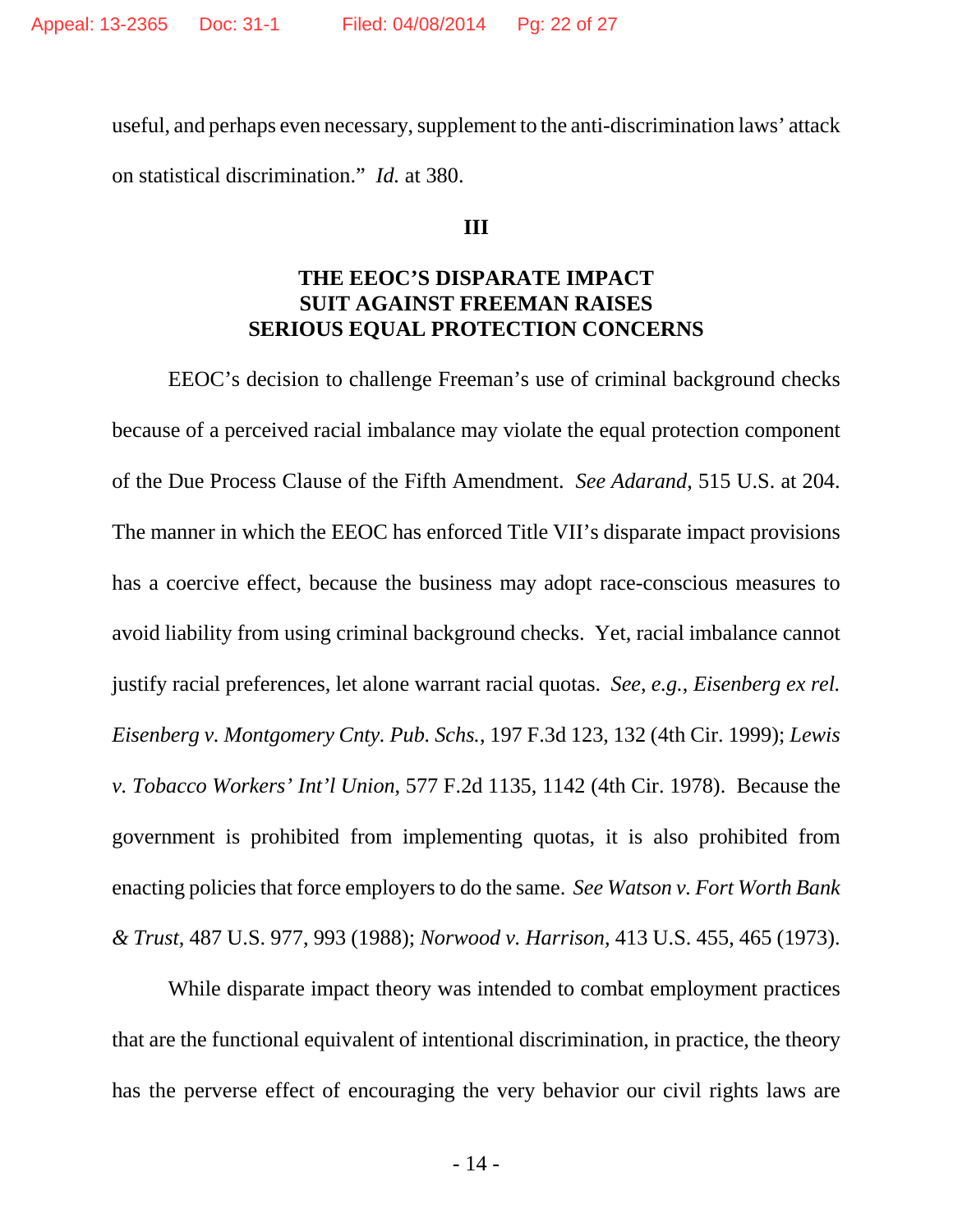designed to prevent. After experiencing workplace theft, embezzlement, violence, and drug use, Freeman determined that the best way to limit such workplace behavior was to screen the criminal backgrounds of new applicants. This policy was entirely business-related, and race-neutral. If employers can be liable for even those hiring disparities that result from innocuous race-neutral job-related practices, the specter of disparate impact liability will steer them toward race-based hiring criteria to prevent disparities from arising in the first place. *See* Marcus, *supra*, at 63. Employer responses may include deliberate racial balancing, or discarding race-neutral standards after they prove to result in imbalance. *See* Michael Evan Gold, *Griggs' Folly: An Essay on the Theory, Problems, and Origins of the Adverse Impact Definition of Employment Discrimination and a Recommendation for Reform*, 7 Indus. Rel. L. J. 429, 461 (1985). In this way, disparate impact subverts Title VII's primary purpose—prohibiting disparate treatment, to its secondary purpose—preventing disparate impact.

In theory, an employer's ability to assert that its hiring criteria are "job-related" means that it should only be held liable if it uses potentially discriminatory measures. An employer's ability to prove its criteria are "job-related," or consistent with "business-necessity," reduces the likelihood that its criteria are designed to harm or help a given race. *See Griggs*, 401 U.S. at 436 (Title VII's job-related requirement "measure[s] the person for the job" by ignoring irrelevant criteria). In some cases,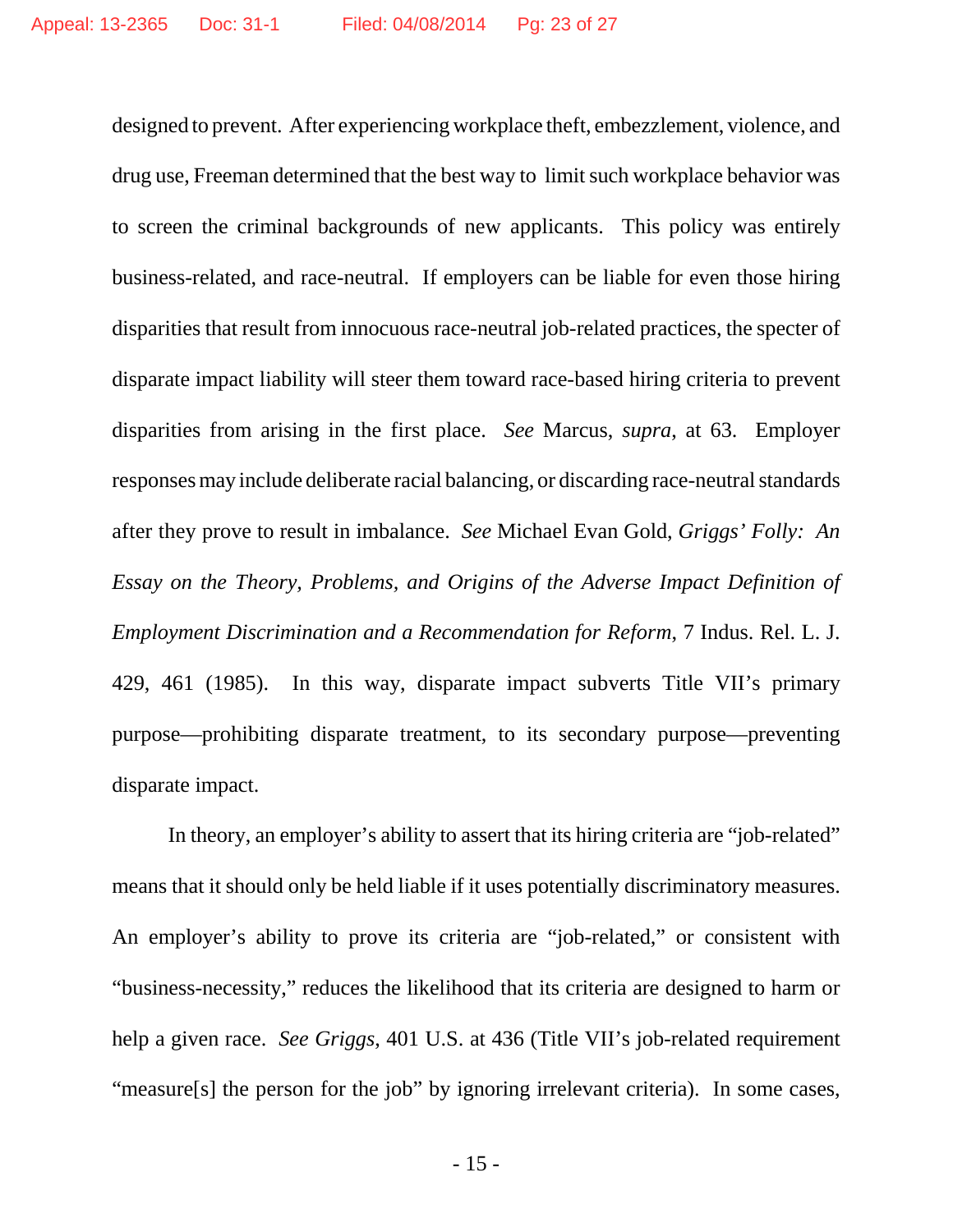employers are even permitted to adopt classifications that would normally be considered impermissible where those classifications are a "bona fide occupational qualification reasonably necessary to the normal operation of that particular business or enterprise." *See* 42 U.S.C. § 2000e-2(e).

Disparate impact does not mandate that employers hire unqualified individuals in order to eliminate all racial disparities. *See Griggs*, 401 U.S. at 434. Disparate impact liability only makes unlawful those disparities that arise from one of the "prohibited bases." *Lewis*, 560 U.S. at 206. Congress' concern that disparate impact would spawn quota systems led to a specific prohibition against interpreting the Act to require racial balancing. *See Business Necessity Under Title VII of the Civil Rights Act of 1964: A No-Alternative Approach*, 84 Yale L.J. 98, 103-04 (1974).

But as demonstrated by EEOC's actions in the present case, even obviously job-related race-neutral criteria can be subject to an EEOC lawsuit. And proving job-relatedness can be a technically difficult and economically burdensome endeavor. *See* Linda Hamilton Krieger, *The Content of Our Categories: A Cognitive Bias Approach to Discrimination and Equal Employment Opportunity*, 47 Stan. L. Rev. 1161, 1235 (1995). Given the threat of an expensive and onerous disparate impact lawsuit, an employer like Freeman may use improper, secret racial profiling in its hiring to ensure that disparities do not arise from the outset. Unless employers are given wide discretion to choose their employment protocol, disparate impact theory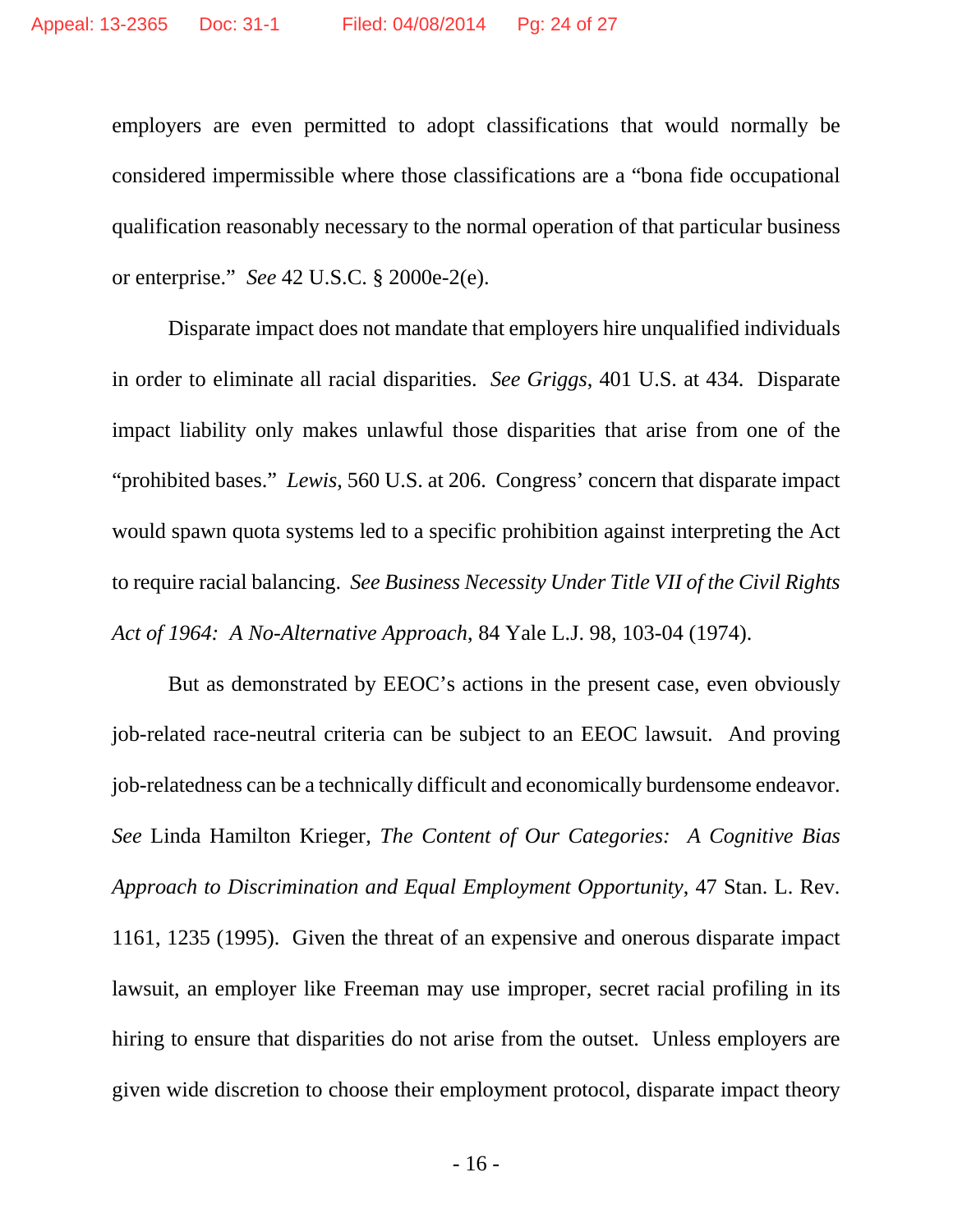"is a government mandate for proportional quotas in violation of the Equal Protection Clause." *See* Michael Carvin, *Disparate Impact Claims Under the New Title VII*, 68 Notre Dame L. Rev. 1153, 1153 (1993).

#### **CONCLUSION**

For these reasons, this Court should affirm the district court's order granting summary judgment to Freeman.

DATED: April 8, 2014.

Respectfully submitted,

MERIEM L. HUBBARD JOSHUA P. THOMPSON JONATHAN W. WILLIAMS

By s/ Joshua P. Thompson JOSHUA P. THOMPSON

Counsel for Amicus Curiae Pacific Legal Foundation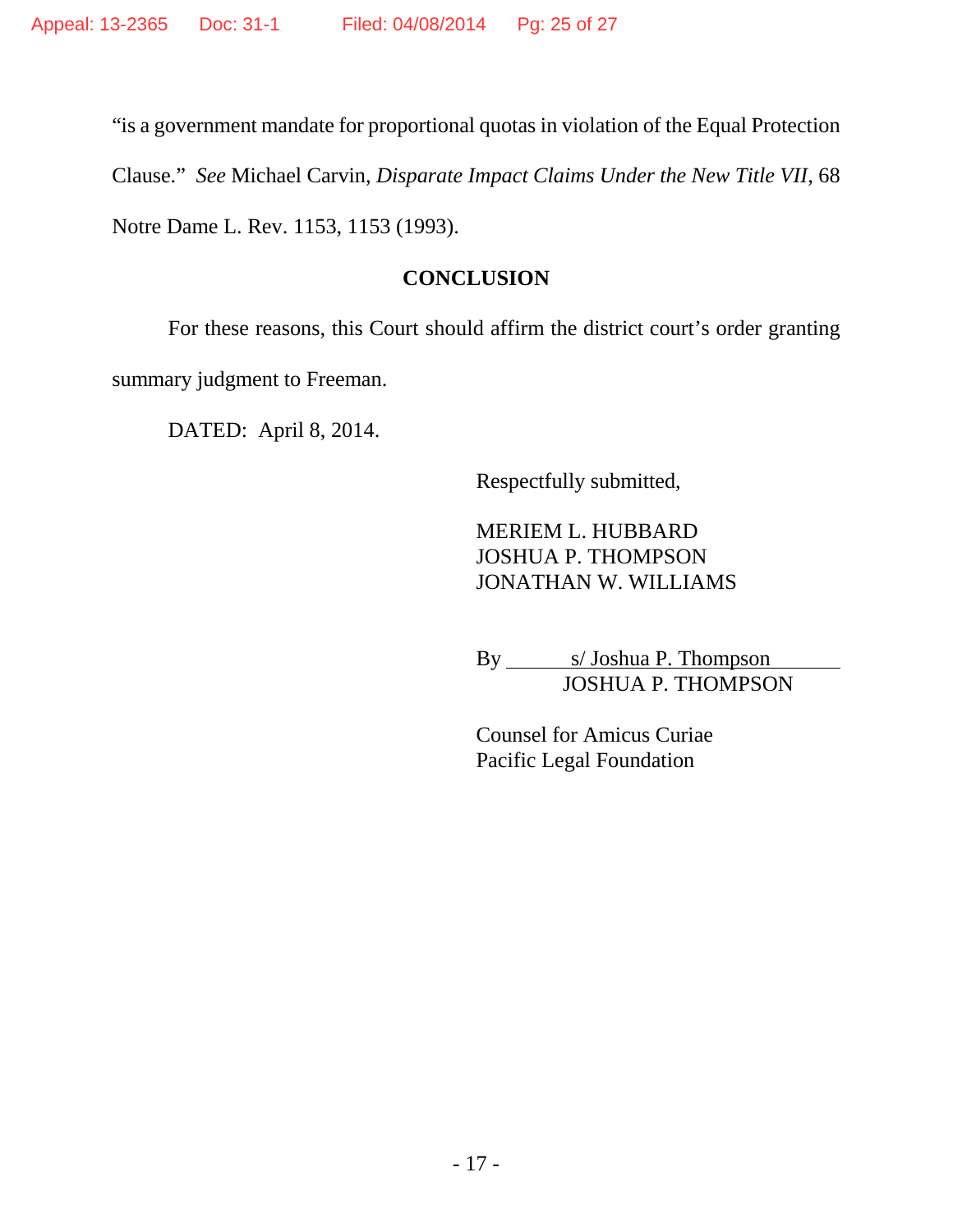#### UNITED STATES COURT OF APPEALS FOR THE FOURTH CIRCUIT

No. 13-2365 Caption: *EEOC v. Freeman & US Office of Pers. Mgmt.*

## **CERTIFICATE OF COMPLIANCE WITH RULE 28.1(e) or 32(a)**

Type-Volume Limitation, Typeface Requirements, and Type Style Requirements

1. **Type-Volume Limitation:** Appellant's Opening Brief, Appellee's Response Brief, and Appellant's Response/Reply Brief may not exceed 14,000 words or 1,300 lines. Appellee's Opening/Response Brief may not exceed 16,500 words or 1,500 lines. Any Reply or Amicus Brief may not exceed 7,000 words or 650 lines. Counsel may rely on the word or line count of the word processing program used to prepare the document. The word-processing program must be set to include footnotes in the count. Line count is used only with monospaced type.

This brief complies with the type-volume limitation of Fed. R. App. P. 28.1(e)(2) or  $32(a)(7)(B)$  because:

 $\blacksquare$  this brief contains 3,758 words, excluding the parts of the brief exempted by Fed. R. App. P. 32(a)(7)(B)(iii), *or*

- $\Box$  this brief uses a monospaced typeface and contains [*state*] *number of* lines of text, excluding the parts of the brief exempted by Fed. R. App. P. 32(a)(7)(B)(iii).
- 2. **Typeface and Type Style Requirements:** A proportionally spaced typeface (such as Times New Roman) must include serifs and must be 14-point or larger. A monospaced typeface (such as Courier New) must be 12-point or larger (at least 10½ characters per inch).

This brief complies with the typeface requirements of Fed. R. App. P. 32(a)(5) and the type style requirements of Fed. R. App. P.  $32(a)(6)$  because:

This brief has been prepared in a proportionally spaced typeface using Word Perfect X5 in 14-point Times New Roman; *or*

" this brief has been prepared in a monospaced typeface using \_\_\_\_ [*identify word processing program*] in \_\_\_\_ [*identify font size and type style*].

DATED: April 8, 2014. s/ Joshua P. Thompson JOSHUA P. THOMPSON

> Counsel for Amicus Curiae Pacific Legal Foundation